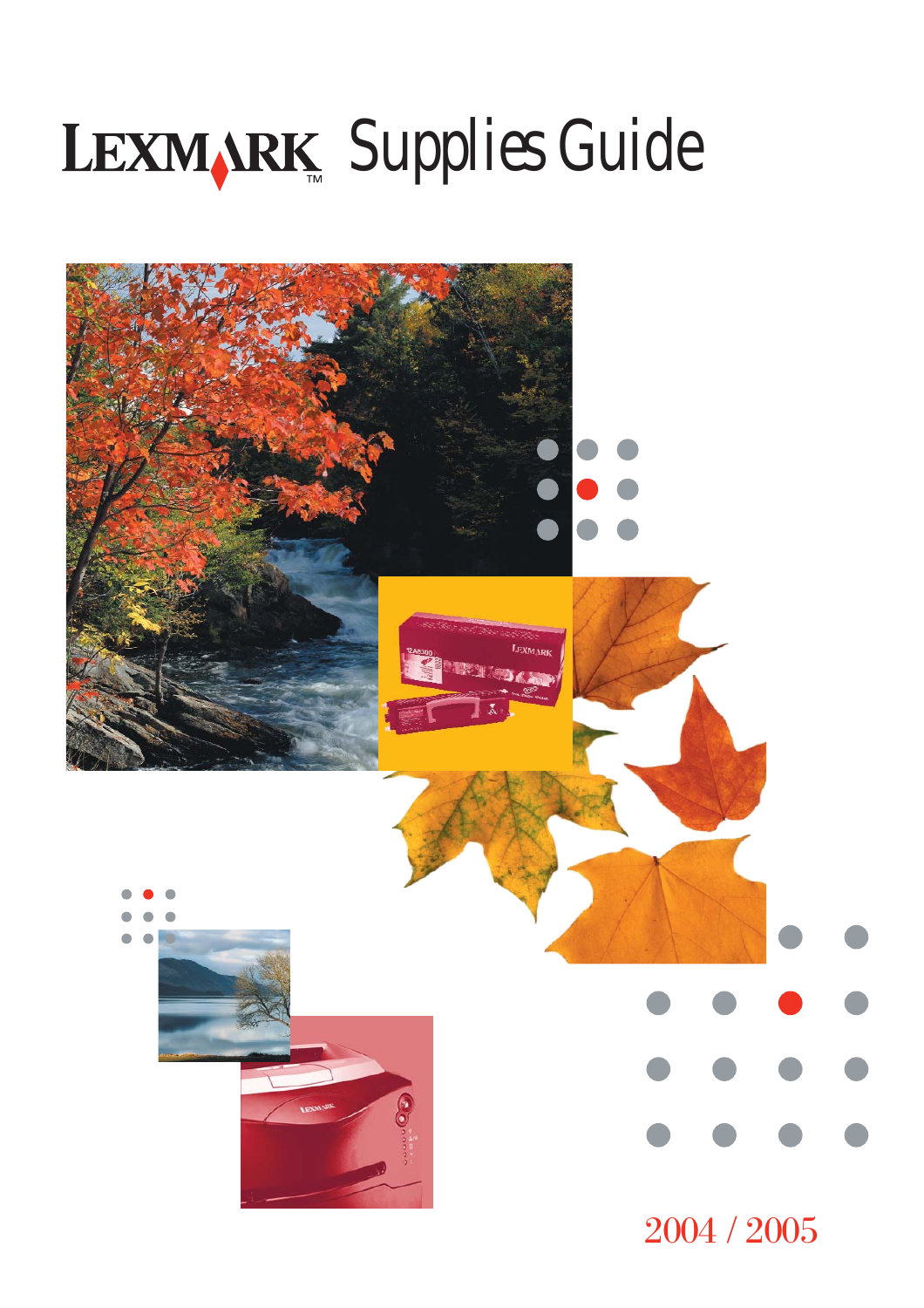

# Supplies Guide Index

| > Supplies for<br>Lexmark All-in-One Products 4/5                |
|------------------------------------------------------------------|
| > Supplies for<br>Lexmark Mono Page Printers  6/7                |
| > Supplies for<br>Lexmark Colour Page Printers 8/9               |
| > Supplies for<br>Lexmark Inkjet Printers  10/11                 |
| > Papers and Transparencies for                                  |
| > Papers and Transparencies for                                  |
| > Supplies for<br>Lexmark and IBM Matrix Printers  14            |
| $\blacktriangleright$ Lexmark Linea <sup>nd</sup> Cartridges for |
| > Supplies for                                                   |



 $\overline{2}$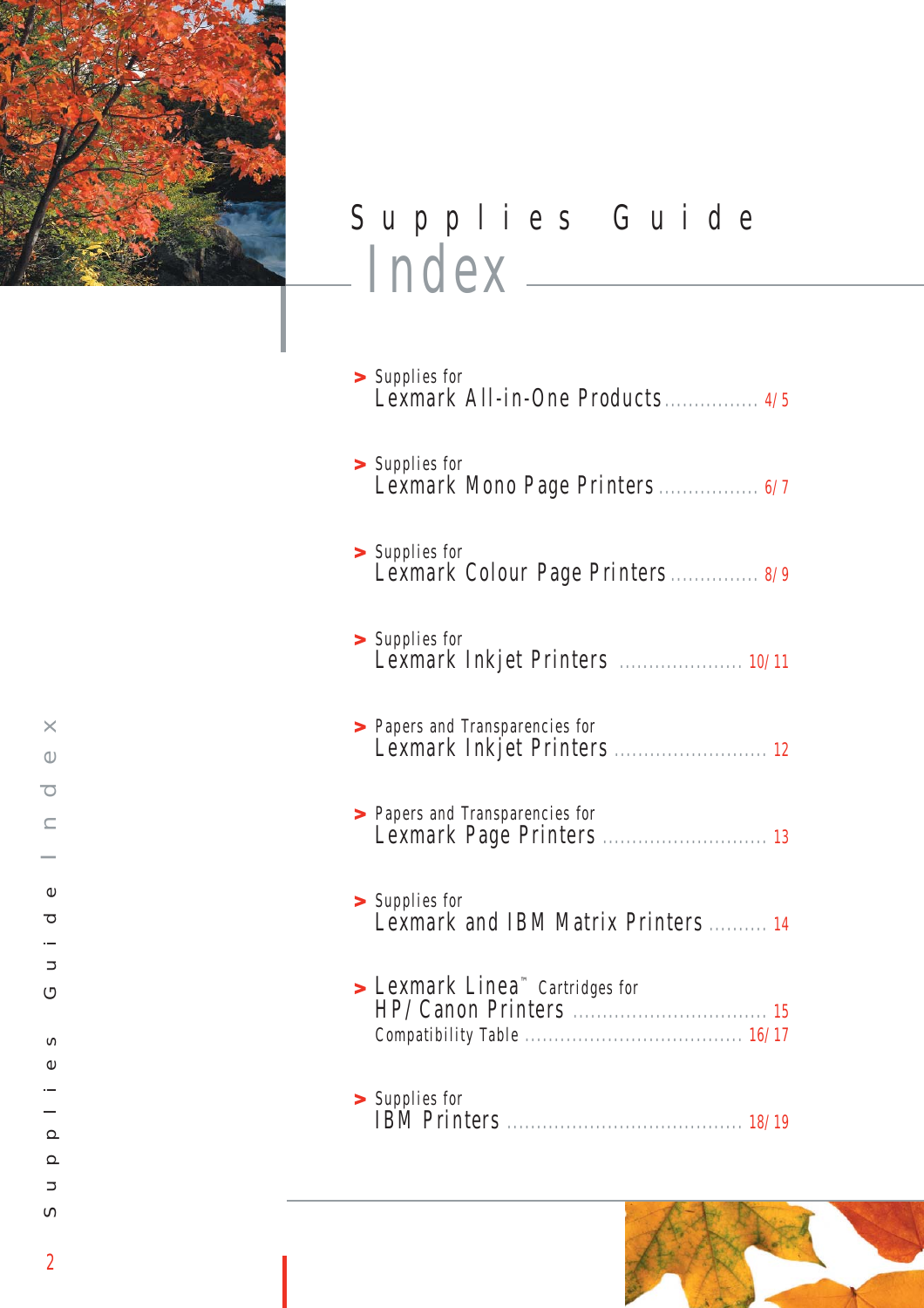# · Introduction

*Dear customer,*

*We are proud to present to you our wide range of top quality supplies. In manufacturing these supplies we have drawn on Lexmark's know-how and technology leadership in laser, inkjet and dot matrix printers.*

*Quality has always been of utmost importance to Lexmark. Our print cartridge manufacturing process has over 300 steps, and we were granted more than 1,500 patents on Lexmark print cartridges, components and printing systems.* 

*At Lexmark, we strive to protect the environment. This commitment starts at the top and extends throughout our organisation. It is a never-ending journey involving Lexmark's processes, product development, manufacturing, sourcing, and ultimately our customers and the way they use, reuse and co-operate in Lexmark's efforts to recycle our products.*

*Product designs are always being evaluated to minimize excess or unnecessary parts. High-yield cartridges will contribute to decreasing replacement, and for you it means streamlined stock management and less printer intervention. In a constant effort to protect the environment, our customers are asked to return their empty cartridges via postal prepaid envelope, or for bulk consumption, via pick up service.* 

*More than 11,000 Lexmark employees around the world are committed to our vision of "customers for life". Our partners and customers can testify we market high quality products that provide superb value and trouble-free printing. Because we know quality and cost control is key to your business success Lexmark is willing to prove its commitment to your goals and fulfil its vision of making "customers for life".*

Tony Hall

General Manager of EMEA Business Supplies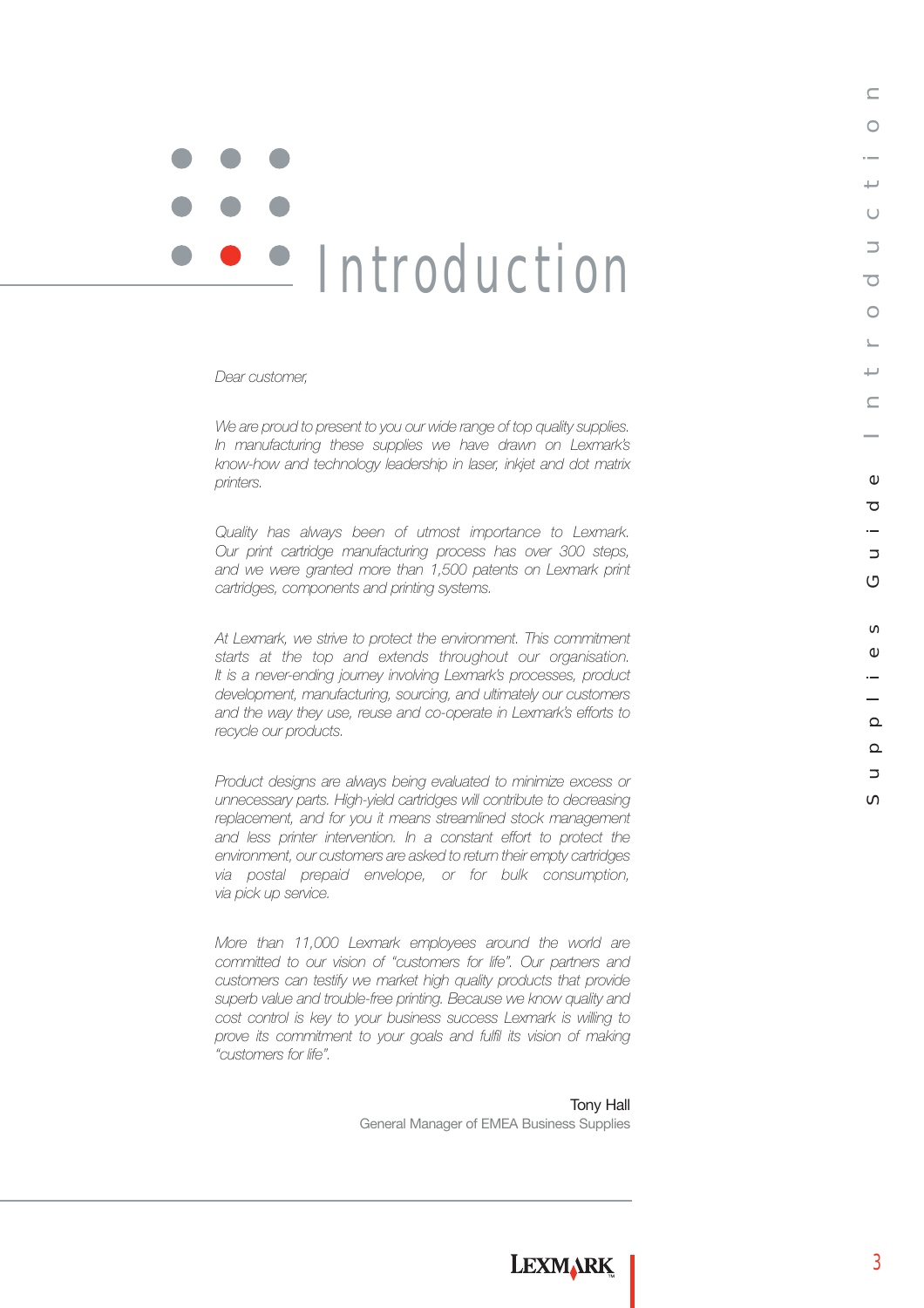

# Supplies for Lexmark All-in-One Products **>**

Lexmark's inkjet cartridges : no tricks, just technology! Lexmark printhead technology has important advantages over competitive technologies, including higher ejection pressure and greater packing density for a more compact design. Changing a Lexmark print cartridge is like getting a brand new printer !

**>>>**

|                                                                                       |                                              |                                                                     |    | <b>Inkjet Printers</b> |                  |                |
|---------------------------------------------------------------------------------------|----------------------------------------------|---------------------------------------------------------------------|----|------------------------|------------------|----------------|
|                                                                                       | <b>Model</b>                                 | <b>Description</b>                                                  | ID | <b>Part Number</b>     | Yield*           | % Coverage     |
|                                                                                       | <b>Lexmark F4270/ X4250</b>                  | 3 Pack High Resolution High Yield Black                             |    | 15M0100                | $3 \times 1,100$ | 5              |
|                                                                                       |                                              | <b>Print Cartridges</b>                                             |    |                        |                  |                |
|                                                                                       |                                              | 3 Pack High Resolution High Yield Colour                            |    | 15M0375                | 3 x 625          | 15             |
|                                                                                       |                                              | <b>Print Cartridges</b>                                             |    |                        |                  |                |
|                                                                                       |                                              | High Resolution Black Print Cartridge                               | 70 | 12A1970E               | 600              | $\overline{5}$ |
|                                                                                       |                                              | High Resolution High Yield Black<br><b>Print Cartridge</b>          | 75 | 12A1975E               | 1.100            | 15             |
|                                                                                       |                                              | High Resolution Colour Print Cartridge                              | 20 | 15M0120E               | 275              | 15             |
| <b>LEXMARK</b>                                                                        |                                              | High Resolution High Yield Colour<br><b>Print Cartridge</b>         | 25 | 15M0125E               | 625              | 15             |
|                                                                                       |                                              | Black Moderate Use Cartridge (1)                                    | 71 | 15M2971E               | 225              | $\overline{5}$ |
|                                                                                       |                                              | Colour Moderate Use Cartridge (1)                                   | 19 | 15M2619E               | 260              | 15             |
|                                                                                       | <b>Lexmark AIO P3150/ P3120</b>              | High Resolution High Yield Colour<br><b>Print Cartridge</b>         | 25 | 15M0125E               | 625              | 15             |
|                                                                                       |                                              | High Resolution Black Print Cartridge                               | 50 | 17G0050E               | 410              | 5              |
|                                                                                       |                                              | High Resolution Colour Print Cartridge                              | 20 | 15M0120E               | 275              | 15             |
|                                                                                       |                                              | 3 Pack High Resolution High Yield Colour                            |    | 15M0375                | 3 x 625          | 15             |
|                                                                                       |                                              | <b>Print Cartridges</b>                                             |    |                        |                  |                |
| LEXMARK                                                                               |                                              | Colour Moderate Use Cartridge (1)                                   | 19 | 15M2619E               | 260              | 15             |
|                                                                                       |                                              | Black Moderate Use Cartridge (1)                                    | 48 | 17G0648E               | 225              | 5              |
|                                                                                       |                                              | High Resolution Photo Colour Print Cartridge                        | 90 | 12A1990E               | 450              | 15             |
|                                                                                       | Lexmark X63/ X70/ X73/ X80/<br>X83/ X84/ X85 | 3 Pack High Resolution High Yield Black<br><b>Print Cartridges</b>  |    | 15M0100                | $3 \times 1,100$ | 5              |
|                                                                                       |                                              | 3 Pack High Resolution High Yield Colour<br><b>Print Cartridges</b> |    | 15M0375                | 3 x 625          | 15             |
|                                                                                       |                                              | Black Moderate Use Cartridge (1)                                    | 71 | 15M2971E               | 225              | 5              |
|                                                                                       |                                              | Colour Moderate Use Cartridge (1)                                   | 19 | 15M2619E               | 260              | 15             |
|                                                                                       |                                              | High Resolution Colour Print Cartridge                              | 20 | 15M0120E               | 450              | 15             |
|                                                                                       |                                              | High Resolution Black Print Cartridge                               | 70 | 12A1970E               | 600              | 5              |
|                                                                                       |                                              | High Resolution High Yield Colour<br><b>Print Cartridge</b>         | 25 | 15M0125E               | 625              | 15             |
| * Number of pages.<br>Yields may vary based on                                        |                                              | High Resolution High Yield Black                                    | 75 | 12A1975E               | 1,100            | 5              |
| factors such as machine                                                               |                                              | <b>Print Cartridge</b>                                              |    |                        |                  |                |
| model, media, print mode,<br>print file type and print                                | Lexmark X74/ X75/ X1130/ X1150/              | High Resolution Black Print Cartridge                               | 16 | 10N0016E               | 410              | $\overline{5}$ |
| applications.                                                                         | X1170/ X1180/ X2230/ X2250                   | High Resolution Colour Print Cartridge                              | 26 | 10N0026E               | 275              | 15             |
| (1) If the cartridge does not                                                         |                                              | <b>High Resolution Black</b>                                        | 17 | 10N0217E               | 205              | 5              |
| appear during its installation                                                        |                                              | Moderate Use Cartridge                                              |    |                        |                  |                |
| process on your computer<br>screen, please select the                                 |                                              | <b>High Resolution Colour</b>                                       | 27 | 10N0227E               | 140              | 15             |
| standard version of the                                                               |                                              | Moderate Use Cartridge                                              |    |                        |                  |                |
| cartridge. The printer driver<br>will not give correct<br>information about ink level |                                              |                                                                     |    |                        |                  |                |
| and warnings.                                                                         |                                              |                                                                     |    |                        |                  |                |

 $\circ$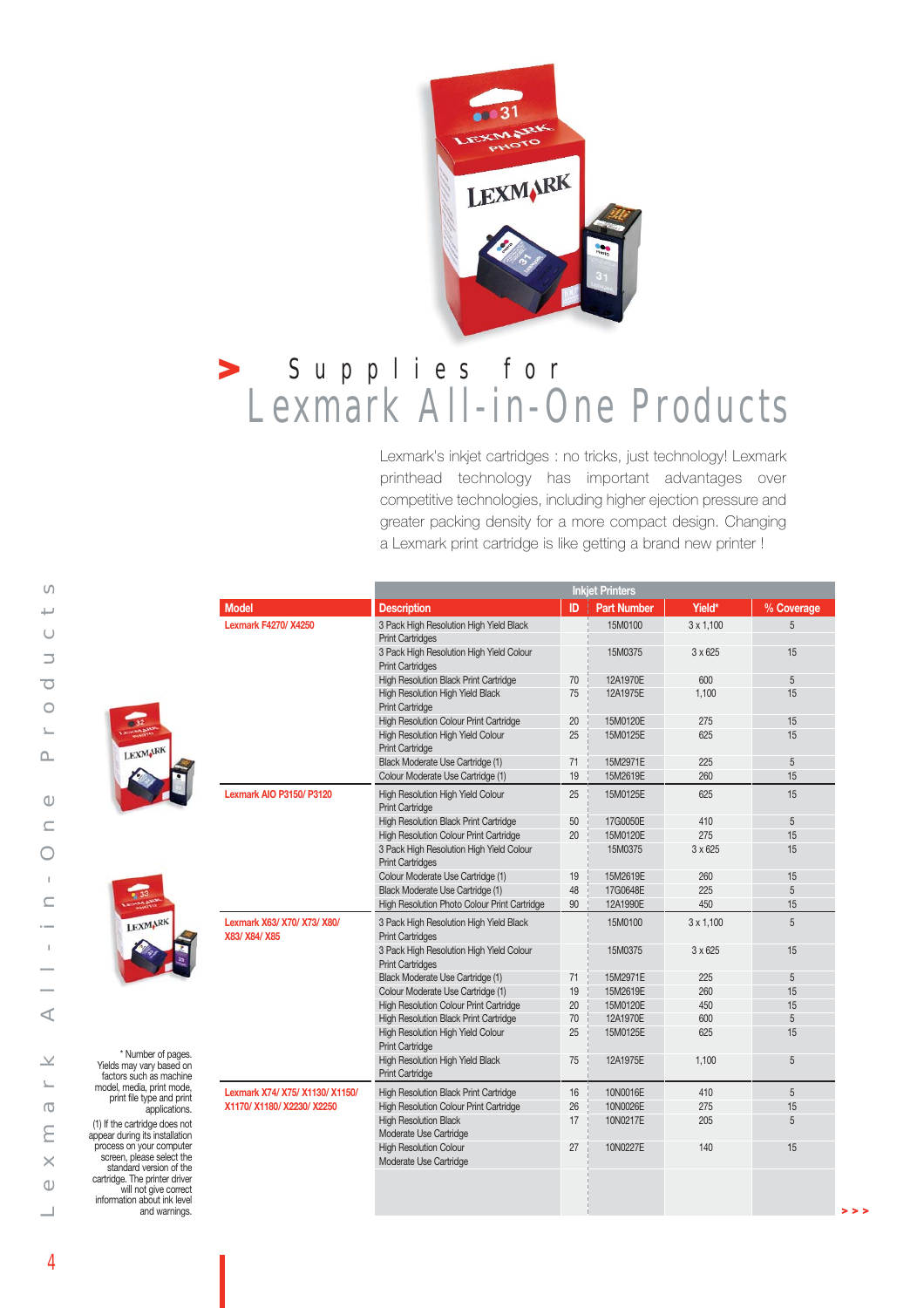# Supplies for Lexmark All-in-One Products **>**

|                                                         |                                                                     |     | <b>Inkjet Printers</b> |                       |            |
|---------------------------------------------------------|---------------------------------------------------------------------|-----|------------------------|-----------------------|------------|
| <b>Model</b>                                            | <b>Description</b>                                                  | ID. | <b>Part Number</b>     | Yield*                | % Coverage |
| <b>Lexmark X125</b>                                     | 3 Pack High Resolution High Yield Black<br><b>Print Cartridges</b>  |     | 15M0100                | $3 \times 1,100$      | 5          |
|                                                         | 3 Pack High Resolution High Yield Colour<br><b>Print Cartridges</b> |     | 15M0375                | 3 x 625               | 15         |
|                                                         | Black Moderate Use Cartridge (1)                                    | 71  | 15M2971E               | 225                   | 5          |
|                                                         | Colour Moderate Use Cartridge (1)                                   | 19  | 15M2619E               | 260                   | 15         |
|                                                         | High Resolution Colour Print Cartridge                              | 20  | 15M0120E               | 450                   | 15         |
|                                                         | High Resolution Black Print Cartridge                               | 70  | 12A1970E               | 600                   | 5          |
|                                                         | High Resolution High Yield Colour<br><b>Print Cartridge</b>         | 25  | 15M0125E               | 625                   | 15         |
|                                                         | High Resolution High Yield Black<br><b>Print Cartridge</b>          | 75  | 12A1975E               | 1,100                 | 5          |
|                                                         | High Resolution Photo Colour Print Cartridge                        | 90  | 12A1990E               | 450                   | 15         |
| Lexmark X2240                                           | <b>High Resolution Black</b><br>Moderate Use Cartridge              | 17  | 10N0217E               | 205                   | 5          |
|                                                         | <b>High Resolution Colour</b><br>Moderate Use Cartridge             | 27  | 10N0227E               | 140                   | 15         |
| Lexmark X5100 series/                                   | High Resolution Black Print Cartridge                               | 82  | 18L0032E               | 600                   | 5          |
| X6100 series                                            | High Resolution Colour Print Cartridge                              | 83  | 18L0042E               | 450                   | 15         |
|                                                         | High Resolution High Yield Colour<br><b>Print Cartridge</b>         | 88  | 18L0000E               | 650                   | 15         |
| Lexmark X5200 series/<br>X7100 series/ P6200 series New | Photo Print Cartridge                                               | 31  | 18C0031E               | 135 photos<br>10x15cm | 100        |
|                                                         | <b>Black Print Cartridge</b>                                        | 32  | 18C0032E               | 200                   | 5          |
|                                                         | <b>Colour Print Cartridge</b>                                       | 33  | 18C0033E               | 190                   | 15         |
|                                                         | High Yield Black Print Cartridge                                    | 34  | 18C0034E               | 475                   | 5          |
|                                                         | High Yield Colour Print Cartridge                                   | 35  | 18C0035E               | 450                   | 15         |
|                                                         |                                                                     |     |                        |                       |            |



\* Number of pages. Yields may vary based on factors such as machine model, media, print mode, print file type and print applications.

(1) If the cartridge does not<br>appear during its installation<br>process on your computer<br>screen, please select the<br>standard version of the<br>cartridge. The printer driver<br>will not give correct<br>information about ink level<br>and wa

 $\bowtie$  $\bigcirc$  $\Box$ 

 $\infty$  $\overline{\phantom{0}}$  $\cup$  $\Rightarrow$  $\overline{\phantom{0}}$  $\circ$  $\leftarrow$  $\sim$ 

> $\bigcirc$  $\Box$

|                         |                                           | <b>Mono Page Printers</b> |        |            |
|-------------------------|-------------------------------------------|---------------------------|--------|------------|
| <b>Model</b>            | <b>Description</b>                        | <b>Part Number</b>        | Yield* | % Coverage |
| Lexmark X215 New        | <b>Print Cartridge</b>                    | 18S0090                   | 3.200  |            |
| <b>Lexmark X422 New</b> | High Yield Return Program Print Cartridge | 12A4715                   | 12.000 |            |
|                         | Return Program Print Cartridge            | 12A4710                   | 6.000  |            |
|                         | High Yield Regular Print Cartridge        | 12A3715                   | 12.000 |            |
|                         | <b>Regular Print Cartridge</b>            | 12A3710                   | 6.000  |            |
|                         |                                           |                           |        |            |



\* Number of pages.

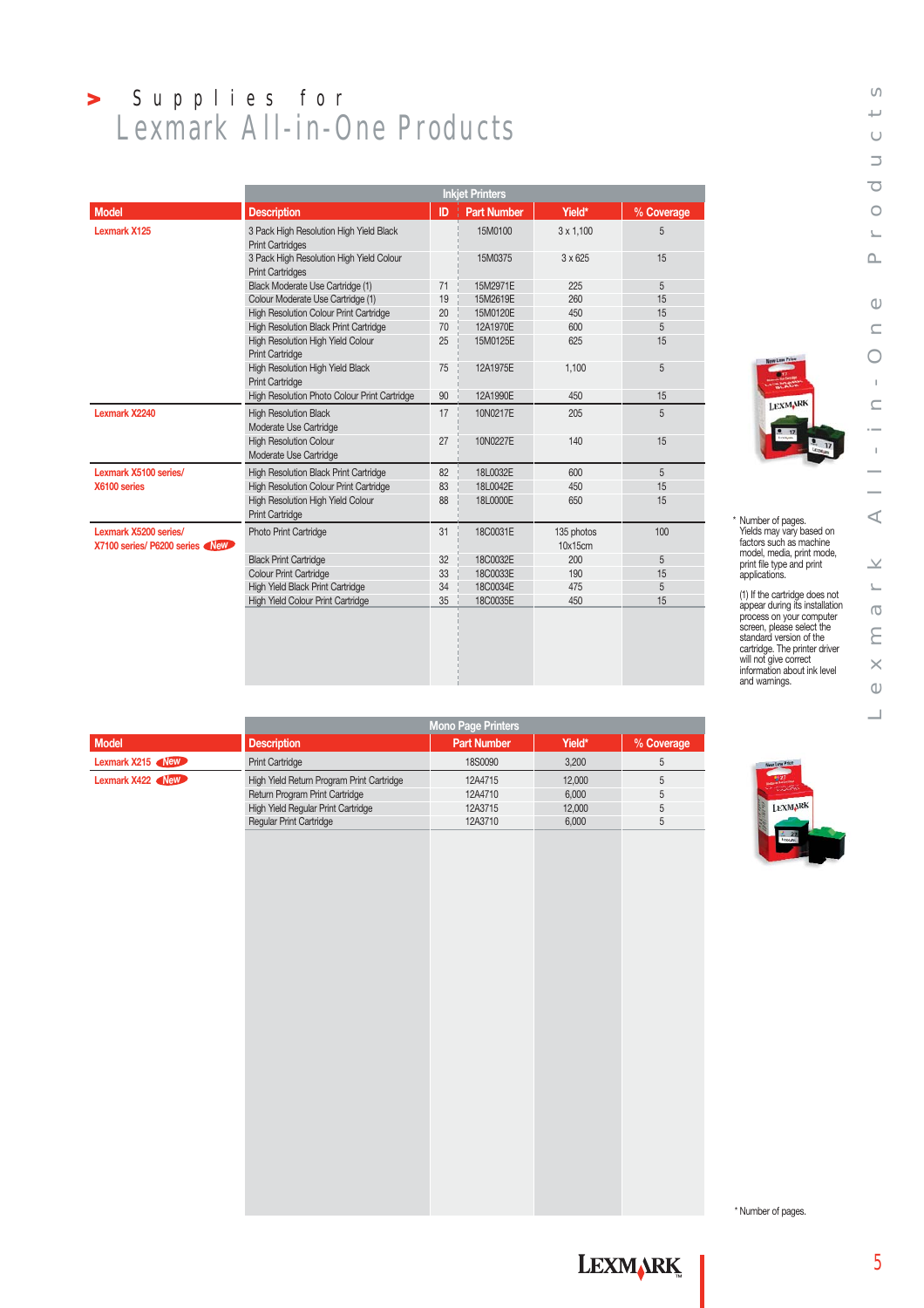

# Supplies for Lexmark Mono Page Printers **>**

Lexmark mono supplies guarantee excellent performance and the highest quality documents, page after page. Indeed Lexmark cartridges are jointly developed with our printers to provide optimal performance.

| <b>Model</b>            | <b>Description</b>                              | <b>Part Number</b> | Yield*           | % Coverage |
|-------------------------|-------------------------------------------------|--------------------|------------------|------------|
| Optra E                 | <b>Toner Cartridge</b>                          | 69G8256            | 3,000            | 5          |
|                         | Photoconductor Unit                             | 69G8257            | 20,000           | 5          |
| Lexmark E210            | <b>Print Cartridge</b>                          | 10S0150            | 2,000            | 5          |
| <b>Lexmark E220</b>     | Return Programme Print Cartridge                | 12S0400            | 2,500            | 5          |
|                         | Regular Print Cartridge                         | 12S0300            | 2,500            | 5          |
| <b>Lexmark E232</b>     | Return Programme Toner Cartridge                | 12A8400            | 2,500            | 5          |
|                         | Regular Toner Cartridge                         | 12A8300            | 2,500            | 5          |
|                         | Photoconductor Kit                              | 12A8302            | 30,000           | 5          |
| Optra E310/ E312/ E312L | High Yield Print Cartridge                      | 13T0101            | 6,000            | 5          |
|                         | <b>Print Cartridge</b>                          | 13T0301            | 3,000            | 5          |
| Lexmark E320/E322       | High Yield Return Programme Print Cartridge     | 08A0478            | 6,000            | 5          |
|                         | Return Programme Print Cartridge                | 08A0476            | 3,000            | 5          |
|                         | High Yield Regular Print Cartridge              | 08A0477            | 6,000            | 5          |
|                         | Regular Print Cartridge                         | 08A0475            | 3,000            | 5          |
| Lexmark E321/E323       | High Yield Return Programme Print Cartridge     | 12A7405            | 6,000            | 5          |
|                         | Return Programme Print Cartridge                | 12A7400            | 3,000            | 5          |
|                         | High Yield Regular Print Cartridge              | 12A7305            | 6,000            | 5          |
|                         | <b>Reqular Print Cartridge</b>                  | 12A7300            | 3,000            | 5          |
|                         | Return Programme Print Cartridge                | 12S0400            | 2,500            | 5          |
|                         | <b>Reqular Print Cartridge</b>                  | <b>12S0300</b>     | 2,500            | 5          |
| Lexmark E330/ E332n     | High Yield Return Programme Toner Cartridge     | 12A8405            | 6,000            | 5          |
|                         | Return Programme Toner Cartridge                | 12A8400            | 2,500            | 5          |
|                         | High Yield Regular Toner Cartridge              | 12A8305            | 6,000            | 5          |
|                         | Regular Toner Cartridge                         | 12A8300            | 2,500            | 5          |
|                         | Photoconductor Kit                              | 12A8302            | 30,000           | 5          |
| Optra K1220             | <b>Toner Cartridge</b>                          | 12A4605            | 5,000            | 5          |
|                         | Toner Cartridge Twin-Pack                       | 11A4097            | $2 \times 5,000$ | 5          |
|                         | Print Unit (with starter cartridge 2,500 pages) | 11A4096            | 32,500           | 5          |
| <b>Optra M410/M412</b>  | <b>High Yield Toner Cartridge</b>               | 17G0154            | 15,000           | 5          |
|                         | <b>Print Cartridge</b>                          | 17G0152            | 5,000            | 5          |
|                         | <b>Print Cartridge</b>                          | 4K00199            | 10,000           | 5          |
| <b>Optra N</b>          | High Yield Print Cartridges Twin-Pack           | 140109T            | 2 x 17,250       | 5          |
|                         | <b>Print Cartridge</b>                          | 140109A            | 15,000           | 5          |
| Optra S                 | High Yield Return Programme Print Cartridge     | 1382925            | 17,600           | 5          |
|                         | High Yield Return Programme                     | 1382929            | 17,600           | 5          |
|                         | Print Cartridge for Label                       |                    |                  |            |
|                         | Return Programme Print Cartridge                | 1382920            | 7,500            | 5          |
|                         | <b>Reqular Print Cartridge</b>                  | 1382625            | 17,600           | 5          |
|                         | <b>Fuser Wiper</b>                              | 43H0811            |                  |            |
|                         | <b>Fuser Wiper for Labels</b>                   | 43H0814            |                  |            |

 $\circ$ 



\* Number of pages.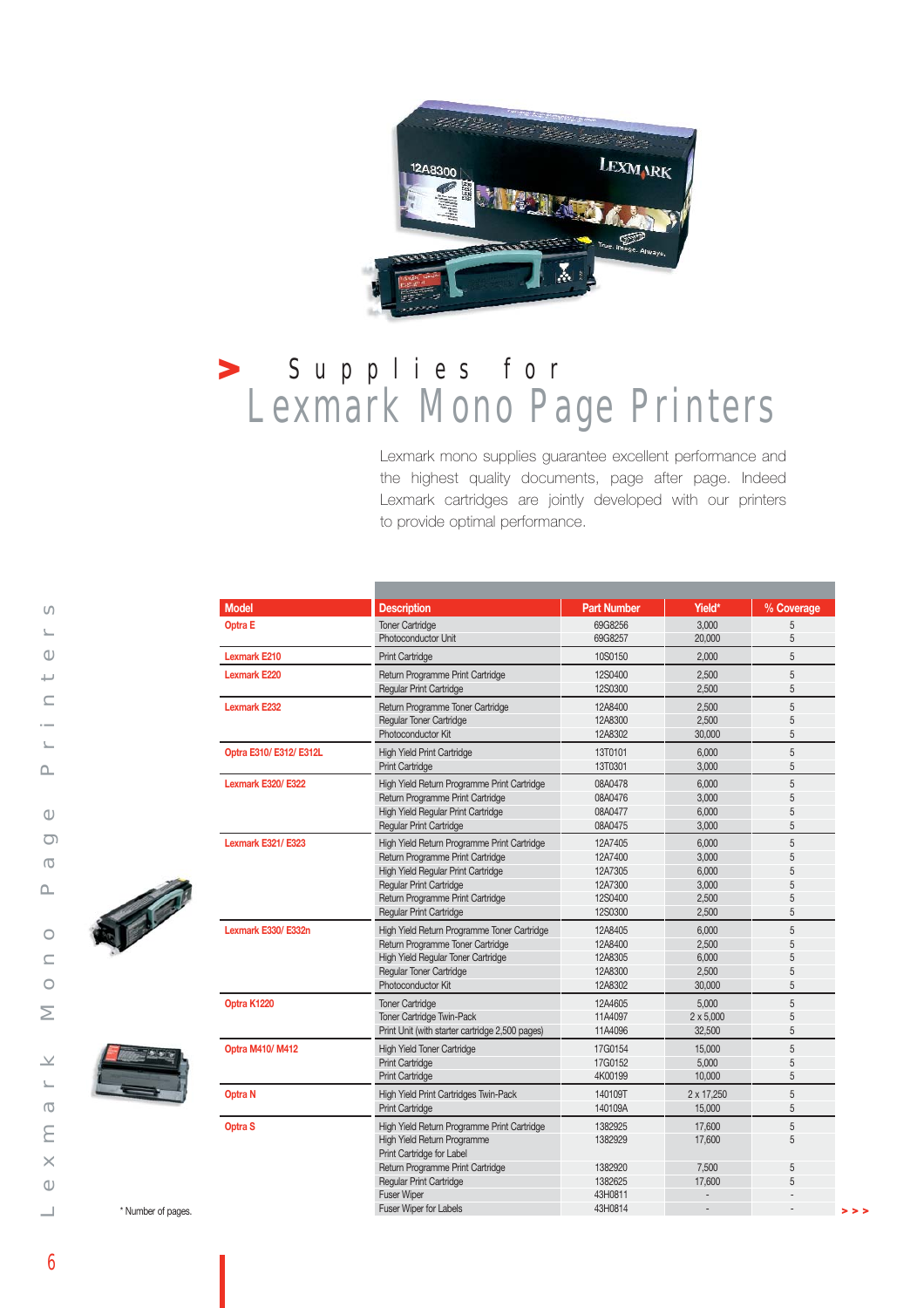# Supplies for Lexmark Mono Page Printers **>**

| <b>Model</b>                                                             | <b>Description</b>                                            | <b>Part Number</b> | Yield*            | % Coverage               |
|--------------------------------------------------------------------------|---------------------------------------------------------------|--------------------|-------------------|--------------------------|
| Optra Se 3455                                                            | Return Programme Print Cartridge                              | 12A0825            | 23,000            | 5                        |
|                                                                          | Return Programme Print Cartridge for Label                    | 12A0829            | 23,000            | 5                        |
|                                                                          | Regular Print Cartridge                                       | 12A0725            | 23,000            | 5                        |
|                                                                          | <b>Fuser Wiper</b>                                            | 43H0811            |                   |                          |
|                                                                          | <b>Fuser Wiper for Labels</b>                                 | 43H0814            |                   |                          |
| <b>Lexmark T420d</b>                                                     | High Yield Return Programme Print Cartridge                   | 12A7415            | 10,000            | 5                        |
|                                                                          | Return Programme Print Cartridge                              | 12A7410            | 5,000             | 5                        |
|                                                                          | High Yield Regular Print Cartridge                            | 12A7315            | 10,000            | 5                        |
|                                                                          | Regular Print Cartridge                                       | 12A7310            | 5,000             | 5                        |
| Lexmark T430 New                                                         | High Yield Return Programme Print Cartridge                   | 12A8425            | 12,000(3)         |                          |
|                                                                          | Return Programme Print Cartridge                              | 12A8420            | 6,000(2)          |                          |
|                                                                          | High Yield Print Cartridge                                    | 12A8325            | 12,000 (3)        |                          |
|                                                                          | <b>Print Cartridge</b>                                        | 12A8320            | 6,000(2)          |                          |
| Lexmark T520/ T522/ X520/ X522s                                          | High Yield Return Programme Print Cartridge                   | 12A6835            | 20,000            | 5                        |
|                                                                          | Return Programme Print Cartridge                              | 12A6830            | 7,500             | 5                        |
|                                                                          | High Yield Return Programme Print Cartridge for Label         | 12A6839            | 20,000            | 5                        |
|                                                                          | Regular High Yield Print Cartridge                            | 12A6735            | 20,000            | 5                        |
|                                                                          | Regular Print Cartridge                                       | 12A6730            | 7,500             | 5                        |
| Optra T/ T610/ T612/                                                     | High Yield Return Programme Print Cartridge                   | 12A5845            | 25,000            | 5                        |
| T614/T616                                                                | Return Programme Print Cartridge                              | 12A5840            | 10,000            | 5                        |
|                                                                          | High Yield Return Programme Print Cartridge for Label         | 12A5849            | 25,000            | 5                        |
|                                                                          | Regular High Yield Print Cartridge                            | 12A5745            | 25,000            | 5                        |
|                                                                          | Regular Print Cartridge                                       | 12A5740            | 10,000            | 5                        |
|                                                                          | <b>Fuser Wiper</b>                                            | 43H0811            |                   |                          |
|                                                                          | Fuser Wiper for Labels                                        | 43H0814            |                   |                          |
| Lexmark T620/ T622/ X620e                                                | High Yield Return Programme Print Cartridge                   | 12A6865            | 30,000            | 5                        |
|                                                                          | Return Programme Print Cartridge                              | 12A6860            | 10,000            | 5                        |
|                                                                          | High Yield Return Programme Print Cartridge for Label         | 12A6869            | 30,000            | 5                        |
|                                                                          | Regular High Yield Print Cartridge                            | 12A6765            | 30,000            | 5                        |
|                                                                          | Regular Print Cartridge                                       | 12A6760            | 10,000            | 5                        |
|                                                                          | <b>Finisher staples</b>                                       | 11K3188            | 3 x 3,000 staples |                          |
| Lexmark T630/ T632/ T634/                                                | Extra High Yield Return Programme                             | 12A7465            | 32,000            | 5                        |
| X630/ X632/ X632e                                                        | Print Cartridge for Label (1)                                 |                    |                   |                          |
|                                                                          | High Yield Return Programme Print Cartridge for Label         | 12A7462            | 21,000            | 5                        |
|                                                                          | Return Programme Print Cartridge                              | 12A7460            | 5,000             | 5                        |
|                                                                          | High Yield Return Programme Print Cartridge for Label         | 12A7468            | 21,000            | 5                        |
|                                                                          | Extra High Yield Regular Print Cartridge for Label (1)        | 12A7365            | 32,000            | 5                        |
|                                                                          | High Yield Regular Print Cartridge for Label                  | 12A7362            | 21,000            | 5                        |
|                                                                          | Regular Print Cartridge                                       | 12A7360            | 5,000             | 5                        |
|                                                                          | Finisher staples                                              | 11K3188            | 3 x 3,000 staples |                          |
| Optra W810                                                               | <b>Toner Cartridge</b>                                        | 12L0250            | 20,000            | 5                        |
|                                                                          | Photoconductor Kit                                            | 12L0251            | 90,000 simplex    |                          |
|                                                                          | <b>Finisher staples</b>                                       | 12L0252            | 3 x 5,000 staples | $\overline{\phantom{m}}$ |
| <b>Lexmark W812</b>                                                      | <b>Print Cartridge</b>                                        | 14K0050            | 12,000            | 5                        |
| Lexmark W820/X820e                                                       | <b>Print Cartridge</b>                                        | 12B0090            | 30,000            | 5                        |
|                                                                          | Finisher staples                                              | 12L0252            | 3 x 5,000 staples |                          |
| Lexmark X830e/ X832e New                                                 | <b>Print Cartridge</b>                                        | X8302KH            | 30,000 (4)        |                          |
|                                                                          | Finisher staples                                              | 12L0252            | 3 x 5,000 staples |                          |
| <b>Lexmark X215</b>                                                      | Print Cartridge                                               | 18S0090            | 3,200             | 5                        |
|                                                                          |                                                               |                    |                   |                          |
| <b>Lexmark X422</b>                                                      | High Yield Return Programme Print Cartridge                   | 12A4715            | 12,000            | 5                        |
|                                                                          | Return Programme Print Cartridge                              | 12A4710            | 6,000             | 5                        |
|                                                                          | High Yield Regular Print Cartridge<br>Regular Print Cartridge | 12A3715<br>12A3710 | 12,000<br>6,000   | 5<br>5                   |
|                                                                          |                                                               |                    |                   |                          |
| Lexmark 4019/28/29,<br><b>WinWriter 600</b>                              | High Yield Print Cartridge                                    | 1380520            | 9,500             | 5                        |
| Lexmark 4027-4W, WinWriter 200                                           | <b>Print Cartridge</b>                                        | 1427090            | 4,500             | 5                        |
| Lexmark 4037-5E, 4047-5E, 4047-5W,<br>ValueWriter 300/600, WinWriter 400 | Print Cartridge                                               | 1382760            | 3,500             | 5                        |
| Lexmark 4039, 4039+                                                      | <b>High Yield Print Cartridge</b>                             | 1380950            | 12,800            | 5                        |
|                                                                          | <b>Print Cartridge</b>                                        | 1380850            | 7,000             | 5                        |
| Lexmark 4039 10+, 4049,                                                  | Diamond Fine <sup>™</sup> Print Cartridge                     | 1382100            | 7,000             | 5                        |
| Optra L series, Optra R series                                           | High Yield Diamond Fine Print Cartridge                       | 1382150            | 14,000            | 5                        |
|                                                                          |                                                               |                    |                   |                          |
|                                                                          |                                                               |                    |                   |                          |







\* Number of pages.

(1) Compatible with Lexmark T632 and T634 only. Not compatible with Lexmark T630.

(2) Average Cartridge Yield 6,000 standard pages. Declared yield value in accordance with ISO/IEC 19752.

(3) Average Cartridge Yield 12,000 standard pages. Declared yield value in accordance with ISO/IEC 19752.

(4) Average Cartridge Yield 30,000 standard pages. Declared yield value in accordance with ISO/IEC 19752.

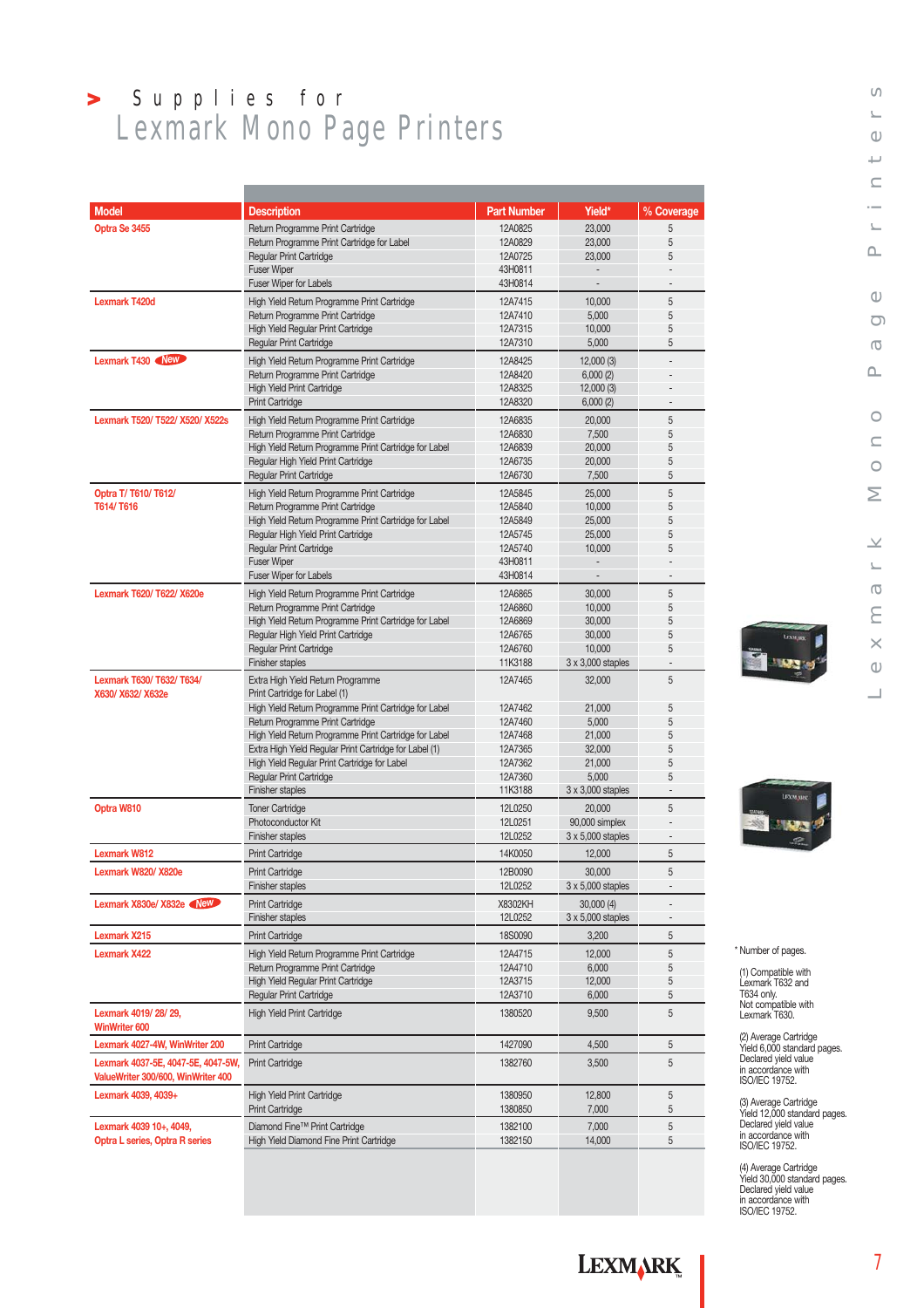

# Supplies for Lexmark Colour Page Printers **>**

Lexmark colour cartridges are easy to install and will provide the high quality you need for your presentations, reports and print-on-demand brochures, flyers and adverts.

|                  | <b>Model</b>       | <b>Description</b>                      | <b>Part Number</b> | Yield*            | % Coverage |
|------------------|--------------------|-----------------------------------------|--------------------|-------------------|------------|
|                  | Lexmark C510       | Cyan High Yield Toner Cartridge         | 20K1400            | 6,600             | 5          |
|                  |                    | Magenta High Yield Toner Cartridge      | 20K1401            | 6,600             | 5          |
|                  |                    | Yellow High Yield Toner Cartridge       | 20K1402            | 6,600             | 5          |
|                  |                    | <b>Black High Yield Toner Cartridge</b> | 20K1403            | 10,000            | 5          |
|                  |                    | Cyan Toner Cartridge                    | 20K0500            | 3,000             | 5          |
|                  |                    | Magenta Toner Cartridge                 | 20K0501            | 3,000             | 5          |
|                  |                    | Yellow Toner Cartridge                  | 20K0502            | 3,000             | 5          |
|                  |                    | <b>Black Toner Cartridge</b>            | 20K0503            | 5,000             | 5          |
|                  |                    | Photodeveloper                          | 20K0504            | 40,000            |            |
|                  |                    | <b>Waste Toner Bottle</b>               | 20K0505            | 12,000 images     |            |
|                  |                    | <b>Fuser Unit</b>                       | 20K0507            | 51,000            |            |
|                  | Lexmark C720/X720  | Cyan Toner Cartridge                    | 15W0900            | 7,200             | 5          |
|                  |                    | Magenta Toner Cartridge                 | 15W0901            | 7,200             | 5          |
|                  |                    | Yellow Toner Cartridge                  | 15W0902            | 7,200             | 5          |
|                  |                    | <b>Black Toner Cartridge</b>            | 15W0903            | 12,000            | 5          |
|                  |                    | Photo Developer Kit                     | 15W0904            | 40,000 images     |            |
|                  |                    | <b>Fuser Cleaning Roller</b>            | 15W0905            | 12,000            |            |
|                  |                    | Oil Bottle                              | 15W0906            | 12,000            |            |
|                  |                    | <b>Waste Toner Bottle</b>               | 15W0907            | 12,000 images     |            |
|                  |                    | Fuser Kit HV                            | 15W0909            | 60,000 mono       |            |
|                  |                    |                                         |                    | 40,000 colour     |            |
|                  |                    | Corona Charger                          | 15W0918            | 20,000 images     |            |
|                  | Lexmark C750/X750e | Return Programme Print Cartridges       |                    |                   |            |
|                  |                    | Cyan High Yield Print Cartridge         | 10B042C            | 15,000            | 5          |
|                  |                    | Magenta High Yield Print Cartridge      | 10B042M            | 15,000            | 5          |
|                  |                    | Yellow High Yield Print Cartridge       | 10B042Y            | 15,000            | 5          |
|                  |                    | <b>Black High Yield Print Cartridge</b> | 10B042K            | 15,000            | 5          |
|                  |                    | Cyan Print Cartridge                    | 10B041C            | 6,000             | 5          |
|                  |                    | Magenta Print Cartridge                 | 10B041M            | 6,000             | 5          |
|                  |                    | <b>Yellow Print Cartridge</b>           | 10B041Y            | 6,000             | 5          |
|                  |                    | <b>Black Print Cartridge</b>            | 10B041K            | 6,000             | 5          |
|                  |                    | <b>Regular Print Cartridges</b>         |                    |                   |            |
|                  |                    | Cyan High Yield Print Cartridge         | 10B032C            | 15,000            | 5          |
|                  |                    | Magenta High Yield Print Cartridge      | 10B032M            | 15,000            | 5          |
|                  |                    | Yellow High Yield Print Cartridge       | 10B032Y            | 15,000            | 5          |
|                  |                    | <b>Black High Yield Print Cartridge</b> | 10B032K            | 15,000            | 5          |
|                  |                    | <b>Cyan Print Cartridge</b>             | 10B031C            | 6,000             | 5          |
|                  |                    | Magenta Print Cartridge                 | 10B031M            | 6,000             | 5          |
|                  |                    | <b>Yellow Print Cartridge</b>           | 10B031Y            | 6,000             | 5          |
|                  |                    | <b>Black Print Cartridge</b>            | 10B031K            | 6,000             | 5          |
|                  |                    | <b>Waste Toner Container</b>            | 10B3100            | 180,000 mono      | 5          |
|                  |                    |                                         |                    | 50,000 colour     | 20         |
| Number of pages. |                    | Finisher staples                        | 12L0252            | 3 x 5,000 staples | ÷.         |

 $\infty$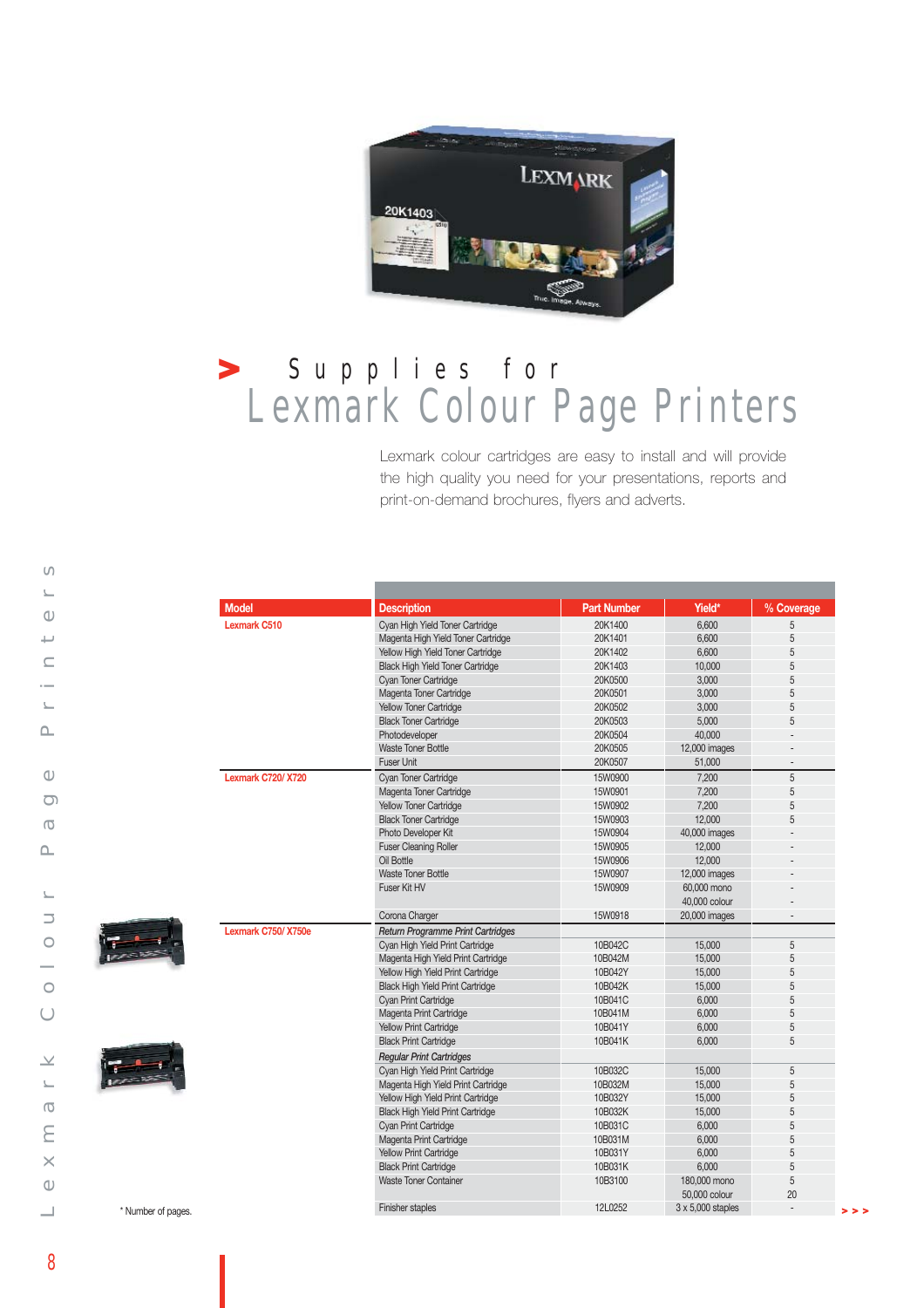# Supplies for Lexmark Colour Page Printers **>**

|                                                 |                                         |                    |                   | % Coverage               |
|-------------------------------------------------|-----------------------------------------|--------------------|-------------------|--------------------------|
| <b>Model</b>                                    | <b>Description</b>                      | <b>Part Number</b> | Yield*            |                          |
| Lexmark C752/ C762/ C752L**/                    | Return Programme Print Cartridges       |                    |                   |                          |
| C760**/ X752e/ X762e New                        | Cyan High Yield Print Cartridge         | 15G042C            | 15,000            | 5                        |
|                                                 | Magenta High Yield Print Cartridge      | 15G042M            | 15,000            | 5                        |
|                                                 | Yellow High Yield Print Cartridge       | 15G042Y            | 15,000            | 5                        |
|                                                 | <b>Black High Yield Print Cartridge</b> | 15G042K            | 15,000            | 5                        |
|                                                 | Cyan Print Cartridge                    | 15G041C            | 6,000             | 5                        |
|                                                 | Magenta Print Cartridge                 | 15G041M            | 6,000             | 5                        |
|                                                 | <b>Yellow Print Cartridge</b>           | 15G041Y            | 6,000             | 5                        |
|                                                 | <b>Black Print Cartridge</b>            | 15G041K            | 6,000             | 5                        |
|                                                 | <b>Regular Print Cartridges</b>         |                    |                   |                          |
|                                                 | Cyan High Yield Print Cartridge         | 15G032C            | 15,000            | 5                        |
|                                                 | Magenta High Yield Print Cartridge      | 15G032M            | 15,000            | 5                        |
|                                                 | Yellow High Yield Print Cartridge       | 15G032Y            | 15,000            | 5                        |
|                                                 | <b>Black High Yield Print Cartridge</b> | 15G032K            | 15,000            | 5                        |
|                                                 | Cyan Print Cartridge                    | 15G031C            | 6,000             | 5                        |
|                                                 | Magenta Print Cartridge                 | 15G031M            | 6,000             | 5                        |
|                                                 | <b>Yellow Print Cartridge</b>           | 15G031Y            | 6,000             | 5                        |
|                                                 | <b>Black Print Cartridge</b>            | 15G031K            | 6,000             | 5                        |
|                                                 | <b>Waste Toner Container</b>            | 10B3100            | 180,000 mono      | 5                        |
|                                                 |                                         |                    | 50,000 colour     | 20                       |
|                                                 | Finisher staples                        | 11K3188            | 3 x 3,000 staples | $\overline{\phantom{a}}$ |
| Lexmark C910/ C912/ X912e                       |                                         |                    |                   | 5                        |
|                                                 | Cyan Toner Cartridge                    | 12N0768            | 14,000            |                          |
|                                                 | Magenta Toner Cartridge                 | 12N0769            | 14,000            | 5                        |
|                                                 | Yellow Toner Cartridge                  | 12N0770            | 14,000            | 5                        |
|                                                 | Black Toner Kit (1)                     | 12N0771            | 14,000            | 5                        |
|                                                 | 3 Colour Photodeveloper Kit (2)         | 12N0772            | 28,000            |                          |
|                                                 | Black Photodeveloper (2)                | 12N0773            | 28,000            |                          |
|                                                 | <b>Coating Roll</b>                     | 12N0774            | 14,000            | 5                        |
|                                                 | Finisher staples                        | 11K3188            | 3 x 3,000 staples | Ĭ.                       |
| Optra C                                         | Cyan Toner Cartridge                    | 1361211            | 4,000             | 5                        |
|                                                 | Magenta Toner Cartridge                 | 1361212            | 4,000             | 5                        |
|                                                 | <b>Yellow Toner Cartridge</b>           | 1361213            | 4,000             | 5                        |
|                                                 | <b>Black Toner Cartridge</b>            | 1361210            | 4,000             | 5                        |
|                                                 | <b>Fuser Oil</b>                        | 1361214            | 10,000            | 5                        |
|                                                 | Photoconductor kit                      | 1361215            | 25,000 mono       | 5                        |
|                                                 |                                         |                    | 5,000 colour      | 5                        |
|                                                 | <b>Waste Bottle</b>                     | 1361216            | 20,000 mono       | 5                        |
|                                                 |                                         |                    | 5,000 colour      | 20                       |
|                                                 | Cyan Toner Cartridge                    | 10E0040            | 10,000            | 5                        |
|                                                 | Magenta Toner Cartridge                 | 10E0041            | 10,000            | 5                        |
|                                                 | Yellow Toner Cartridge                  | 10E0042            | 10,000            | 5                        |
| Optra C710<br>Optra Color 1200<br>Optra SC 1275 | Black Toner Cartridge kit (1)           | 10E0043            | 10,000            | 5                        |
|                                                 | <b>Coating Roll</b>                     | 10E0044            | 15,000(3)         |                          |
|                                                 | <b>Transfer Kit</b>                     | 10E0045            | 100,000 images    | 5                        |
|                                                 |                                         | 12A1452            |                   | 5                        |
|                                                 | Cyan Toner Cartridge                    |                    | 6,500             | 5                        |
|                                                 | Magenta Toner Cartridge                 | 12A1451            | 6,500             |                          |
|                                                 | Yellow Toner Cartridge                  | 12A1453            | 6,500             | 5                        |
|                                                 | <b>Black Toner Cartridge</b>            | 12A1454            | 6,500             | $\sqrt{5}$               |
|                                                 | Black Photoconductor Kit (4)            | 12A1450            | 13,000            | 5                        |
|                                                 | 3 Colour Photoconductor Kit             | 12A1455            | 13,000            | 5                        |
|                                                 | Cyan Toner Cartridge                    | 1361752            | 3,500             | 5                        |
|                                                 | Magenta Toner Cartridge                 | 1361753            | 3,500             | 5                        |
|                                                 | Yellow Toner Cartridge                  | 1361754            | 3,500             | 5                        |
|                                                 | <b>Black Toner Cartridge</b>            | 1361751            | 4,500             | 5                        |
|                                                 | Photoconductor kit                      | 1361750            | 20,000 mono       | 5                        |
|                                                 |                                         |                    | 5,000 colour      | 5                        |
|                                                 |                                         |                    |                   |                          |
|                                                 |                                         |                    |                   |                          |
|                                                 |                                         |                    |                   |                          |
|                                                 |                                         |                    |                   |                          |
|                                                 |                                         |                    |                   |                          |
|                                                 |                                         |                    |                   |                          |
|                                                 |                                         |                    |                   |                          |
|                                                 |                                         |                    |                   |                          |
|                                                 |                                         |                    |                   |                          |
|                                                 |                                         |                    |                   |                          |
|                                                 |                                         |                    |                   |                          |
|                                                 |                                         |                    |                   |                          |





\* Number of pages.

\*\* C752L and C760 are compatible with Low Yield cartridges only.

(1) Including coating roll.

(2) Actual number of pages will vary, depending on individual customer usage.

(3) At continuous printing.

(4) Including fuser roll.

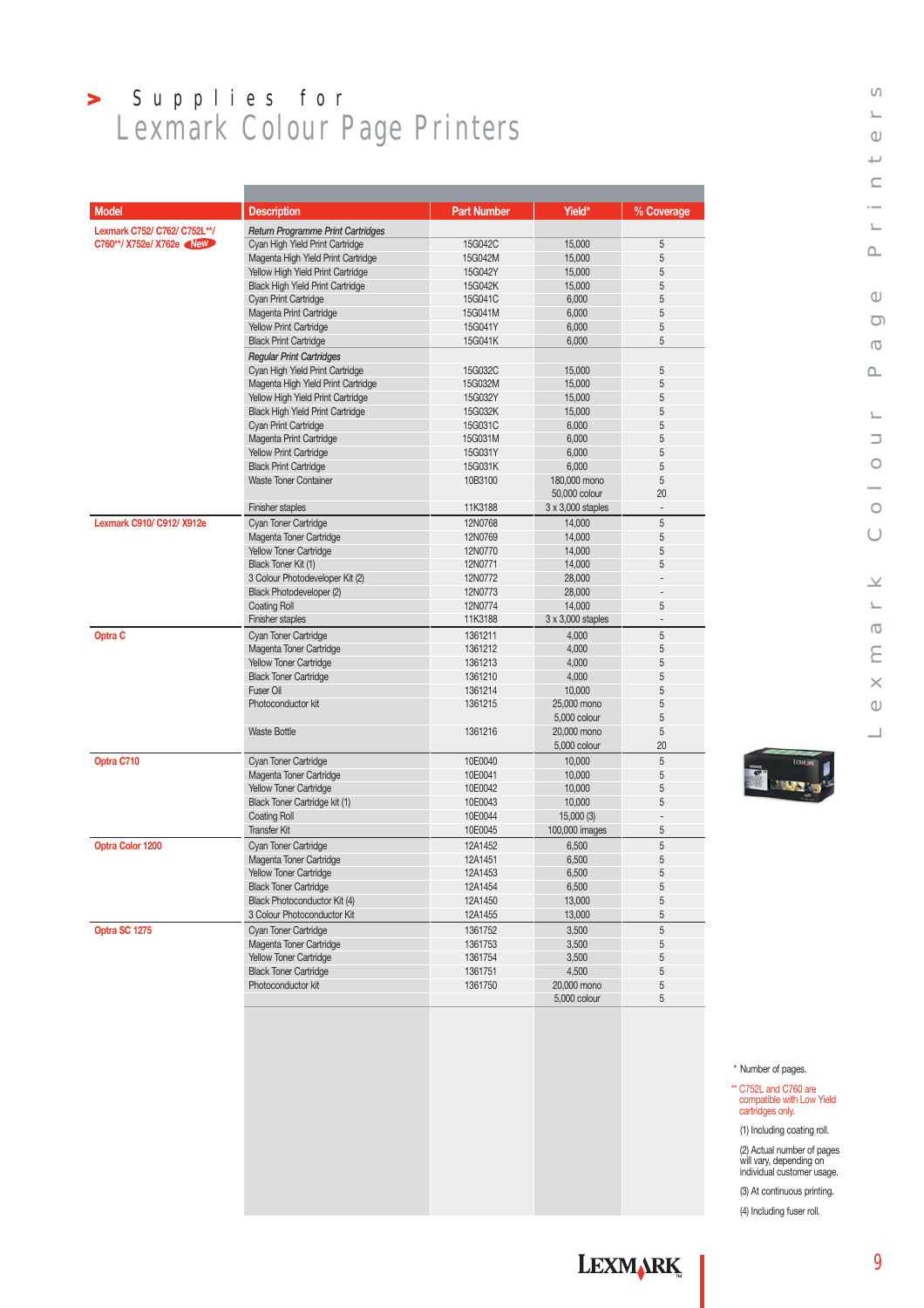

# Supplies for Lexmark Inkjet Printers **>**

While it is commonly believed that output is determined by the printer alone, at Lexmark the print cartridge is a carefully engineered device that is designed to fit perfectly into the whole printing process, for superior print quality.

| <b>Model</b>                                                        | <b>Description</b>                                        | ID | <b>Part Number</b> | Yield*                | % Coverage |
|---------------------------------------------------------------------|-----------------------------------------------------------|----|--------------------|-----------------------|------------|
| Lexmark P700 series/ Z700 series/                                   | High Resolution High Yield Colour Print Cartridge         | 25 | 15M0125E           | 625                   | 15         |
| AIO P3150/ P3120                                                    | <b>High Resolution Black Print Cartridge</b>              | 50 | 17G0050E           | 410                   | 5          |
|                                                                     | <b>High Resolution Colour Print Cartridge</b>             | 20 | 15M0120E           | 275                   | 15         |
|                                                                     | 3 Pack High Resolution High Yield Colour Print Cartridges |    | 15M0375            | 3 x 625               | 15         |
|                                                                     | Colour Moderate Use Cartridge (1)                         | 19 | 15M2619E           | 260                   | 15         |
|                                                                     | Black Moderate Use Cartridge (1)                          | 48 | 17G0648E           | 225                   | 5          |
|                                                                     | High Resolution Photo Colour Print Cartridge              | 90 | 12A1990E           | 450                   | 15         |
| Lexmark Z800 series/ P910 series/<br>AIO X5200 series/X7100 series/ | Photo Print Cartridge                                     | 31 | 18C0031E           | 135 photos<br>10x15cm | 100        |
| <b>P3120, P6200 series New</b>                                      | <b>Black Print Cartridge</b>                              | 32 | 18C0032E           | 200                   | 5          |
|                                                                     | <b>Colour Print Cartridge</b>                             | 33 | 18C0033E           | 190                   | 15         |
|                                                                     | High Yield Black Print Cartridge                          | 34 | 18C0034E           | 475                   | 5          |
|                                                                     | High Yield Colour Print Cartridge                         | 35 | 18C0035E           | 450                   | 15         |
| Lexmark P310 series New                                             | <b>Colour Print Cartridge</b>                             | 33 | 18C0033E           | 190                   | 15         |
|                                                                     | High Yield Colour Print Cartridge                         | 35 | 18C0035E           | 450                   | 15         |
| Lexmark Color Jetprinter™ Z55/                                      | <b>High Resolution Black Print Cartridge</b>              | 82 | 18L0032E           | 600                   | 5          |
| Z55se/ Z65/ Z65n/ Z65p                                              | <b>High Resolution Colour Print Cartridge</b>             | 83 | 18L0042E           | 450                   | 15         |
|                                                                     | High Resolution High Yield Colour Print Cartridge         | 88 | 18L0000E           | 650                   | 15         |
| Lexmark Z13**/ Z23e**/ Z25/                                         | <b>High Resolution Black Print Cartridge</b>              | 16 | 10N0016E           | 410                   | 5          |
| Z33**/ Z35/ i3***/ Z515/ Z600 series                                | <b>High Resolution Colour Print Cartridge</b>             | 26 | 10N0026E           | 275                   | 15         |
|                                                                     | High Resolution Moderate Use Cartridge                    | 17 | 10N0217E           | 205                   | 5          |
|                                                                     | High Resolution Colour Moderate Use Cartridge             | 27 | 10N0227E           | 140                   | 15         |
| Lexmark Color Jetprinter Z42/ Z43/                                  | <b>High Resolution Black Print Cartridge</b>              | 70 | 12A1970E           | 600                   | 5          |
| Z45/ Z45se/ Z51/ Z52/ Z53/ Z54se                                    | High Resolution High Yield Black Print Cartridge          | 75 | 12A1975E           | 1,100                 | 15         |
|                                                                     | Colour Moderate Use Cartridge (1)                         | 19 | 15M2619E           | 260                   | 15         |
|                                                                     | <b>High Resolution Colour Print Cartridge</b>             | 20 | 15M0120E           | 275                   | 15         |
|                                                                     | High Resolution High Yield Colour Print Cartridge         | 25 | 15M0125E           | 625                   | 15         |
|                                                                     | 3 Pack High Resolution High Yield Black Print Cartridges  |    | 15M0100            | $3 \times 1,100$      | 5          |
|                                                                     | 3 Pack High Resolution High Yield Colour Print Cartridges |    | 15M0375            | 3 x 625               | 15         |
|                                                                     | Black Moderate Use Cartridge (1)                          | 71 | 15M2971E           | 225                   | 5          |
|                                                                     | High Resolution Photo Colour Print Cartridge              | 90 | 12A1990E           | 450                   | 15         |
| <b>Lexmark Color Jetprinter Z31</b>                                 | <b>High Resolution Black Print Cartridge</b>              | 70 | 12A1970E           | 600                   | 5          |
|                                                                     | High Resolution High Yield Black Print Cartridge          | 75 | 12A1975E           | 1,100                 | 15         |
|                                                                     | High Resolution Colour Print Cartridge                    | 80 | 12A1980E           | 275                   | 15         |
|                                                                     | High Resolution High Yield Colour Print Cartridge         | 85 | 12A1985E           | 470                   | 15         |
|                                                                     | 3 Pack High Resolution High Yield Black Print Cartridges  |    | 15M0100            | $3 \times 1,100$      | 5          |
|                                                                     | 3 Pack High Resolution High Yield Colour Print Cartridges |    | 15M0101            | $3 \times 470$        | 15         |
|                                                                     | Black Moderate Use Cartridge (1)                          | 71 | 15M2971E           | 225                   | 5          |
|                                                                     | High Resolution Photo Colour Print Cartridge              | 90 | 12A1990E           | 450                   | 15         |
|                                                                     |                                                           |    |                    |                       |            |
|                                                                     |                                                           |    |                    |                       |            |

Lexmark Inkjet Printers

 $\geq$  $\longleftarrow$  $\overline{\mathbb{C}}$  $\equiv$  $\bowtie$  $\bigcirc$  $\Box$ 

 $\overline{\phantom{0}}$  $\bigcirc$  $\overline{\phantom{a}}$  $\overline{\phantom{1}}$  $\equiv$  $\overline{\phantom{a}}$ 

 $\circ$  $\leftarrow$  $\bigcirc$  $\sim$  $\equiv$  $\overline{\phantom{0}}$  $\longleftarrow$  $\sim$ 



\* Number of pages. Yields may vary based on factors such as machi model, media, print mode, print file type and print application

\*\* New drivers need to be downloaded from Lexmark website to accept moderate use cartridge

\*\*\* New driver not available for i3.

 $(1)$  If the cartridge does not appear during its installation process on your computer screen, please select the standard version of the cartridge. The printer driver v not give correct information about ink level and warnings.

10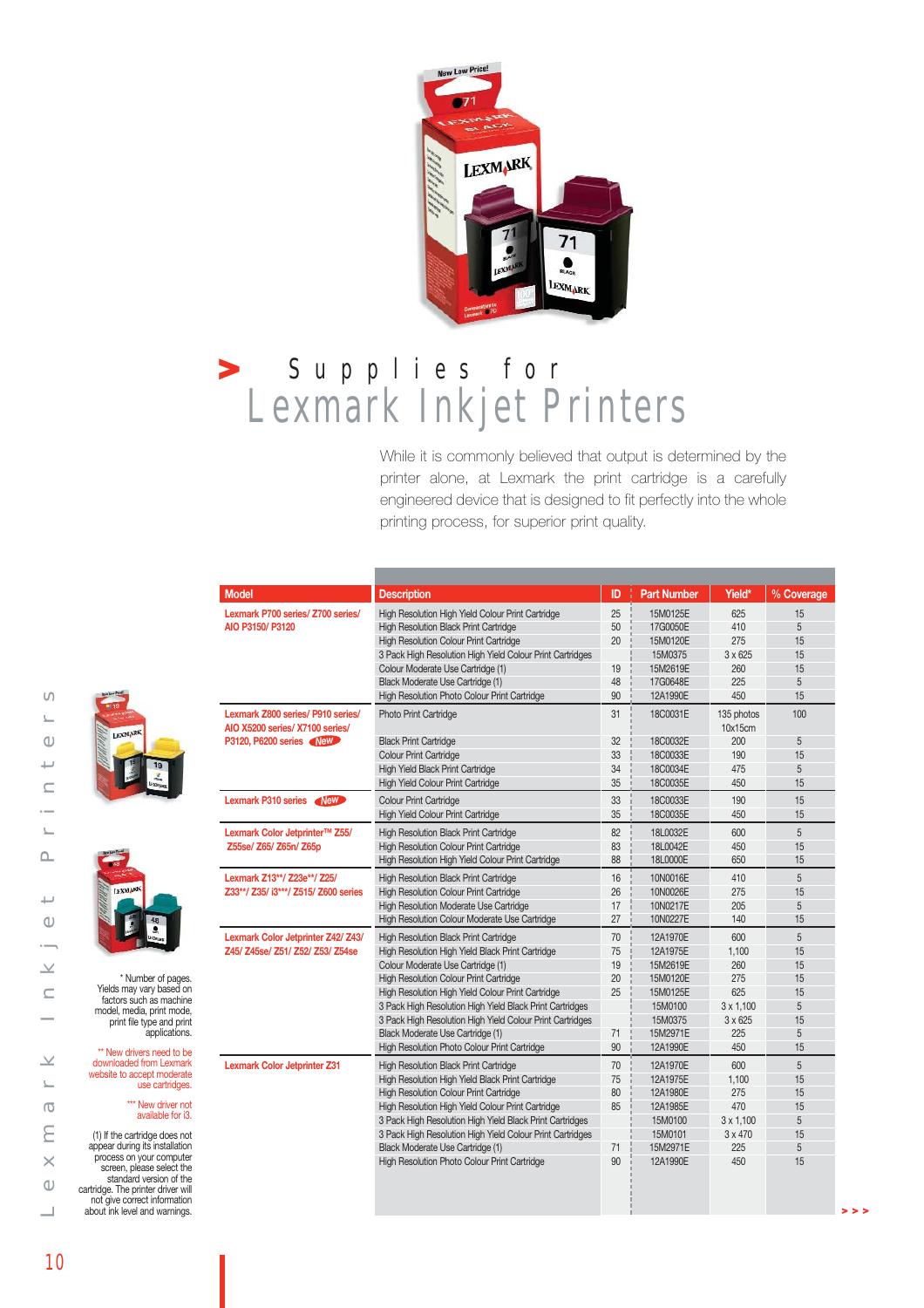# Supplies for Lexmark Inkjet Printers **>**

| <b>Model</b>                                                    | <b>Description</b>                                            | ID | <b>Part Number</b> | Yield*           | % Coverage     |
|-----------------------------------------------------------------|---------------------------------------------------------------|----|--------------------|------------------|----------------|
| Lexmark Color Jetprinter Z22/ Z32                               | <b>High Resolution Black Print Cartridge</b>                  | 50 | 17G0050E           | 410              | 5              |
|                                                                 | <b>High Resolution Colour Print Cartridge</b>                 | 60 | 17G0060E           | 225              | 15             |
|                                                                 | Black Moderate Use Cartridge (1)                              | 48 | 17G0648E           | 225              | 5              |
|                                                                 | High Resolution Photo Colour Print Cartridge                  | 90 | 12A1990E           | 450              | 15             |
| <b>Lexmark Color Jetprinter Z12</b>                             | <b>High Resolution Black Print Cartridge</b>                  | 50 | 17G0050E           | 410              | 5              |
|                                                                 | <b>High Resolution Colour Print Cartridge</b>                 | 60 | 17G0060E           | 225              | 15             |
|                                                                 | Black Moderate Use Cartridge (1)                              | 48 | 17G0648E           | 225              | 5              |
| <b>Lexmark Color Jetprinter Z11</b>                             | <b>High Resolution Black Print Cartridge</b>                  | 70 | 12A1970E           | 600              | 5              |
|                                                                 | High Resolution High Yield Black Print Cartridge              | 75 | 12A1975E           | 1.100            | 15             |
|                                                                 | <b>High Resolution Colour Print Cartridge</b>                 | 80 | 12A1980E           | 275              | 15             |
|                                                                 | High Resolution High Yield Colour Print Cartridge             | 85 | 12A1985E           | 470              | 15             |
|                                                                 | 3 Pack High Resolution High Yield Black Print Cartridges      |    | 15M0100            | $3 \times 1.100$ | 5              |
|                                                                 | 3 Pack High Resolution High Yield Colour Print Cartridges     |    | 15M0101            | $3 \times 470$   | 15             |
|                                                                 | Black Moderate Use Cartridge (1)                              | 71 | 15M2971E           | 225              | 5              |
| Lexmark Color Jetprinter 3200/                                  | <b>High Resolution Black Print Cartridge</b>                  | 70 | 12A1970E           | 600              | $\overline{5}$ |
| 5000/ 5700/ 7000/ 7200/ 7200V                                   | High Resolution High Yield Black Print Cartridge              | 75 | 12A1975E           | 1,100            | 15             |
|                                                                 | <b>High Resolution Colour Print Cartridge</b>                 | 80 | 12A1980E           | 275              | 15             |
|                                                                 | High Resolution High Yield Colour Print Cartridge             | 85 | 12A1985E           | 470              | 15             |
|                                                                 | 3 Pack High Resolution High Yield Black Print Cartridges      |    | 15M0100            | $3 \times 1,100$ | 5              |
|                                                                 | 3 Pack High Resolution High Yield Colour Print Cartridges     |    | 15M0101            | $3 \times 470$   | 15             |
|                                                                 | Black Moderate Use Cartridge (1)                              | 71 | 15M2971E           | 225              | 5              |
|                                                                 | High Resolution Photo Colour Print Cartridge                  | 90 | 12A1990E           | 450              | 15             |
|                                                                 |                                                               |    | 13400HCE           | 600              | 5              |
| Lexmark Color Jetprinter 1000/1020/<br>1100/2030/2050/2055/3000 | <b>Black Print Cartridge</b><br><b>Colour Print Cartridge</b> |    | 13619HC            | 300              | 15             |
|                                                                 |                                                               |    |                    |                  |                |
| <b>Lexmark J110</b>                                             | <b>Black Cartridge (2)</b>                                    |    | 11J3020            | 3,000            | 5              |
| with LiquidLaser™ Technology**                                  | Cyan Cartridge (2)                                            |    | 11J3021            | 3,000            | 5              |
|                                                                 | Magenta Cartridge (2)                                         |    | 11J3022            | 3.000            | 5              |
|                                                                 | Yellow Cartridge (2)                                          |    | 11J3023            | 3,000            | 5              |
|                                                                 | <b>Black Print Head Kit</b>                                   |    | 11J3000            | 30,000           |                |
|                                                                 | Colour Print Head Kit                                         |    | 11J3010            | 30,000           |                |
|                                                                 | PerfectFinish <sup>™</sup> Cartridge                          |    | 11J3050            | 10.000           | 100            |
| Lexmark Optra Color 40/45                                       | <b>High Resolution Black Print Cartridge</b>                  | 70 | 12A1970E           | 600              | 5              |
|                                                                 | High Resolution High Yield Black Print Cartridge              | 75 | 12A1975E           | 1,100            | 15             |
|                                                                 | <b>High Resolution Colour Print Cartridge</b>                 | 80 | 12A1980E           | 275              | 15             |
|                                                                 | High Resolution High Yield Colour Print Cartridge             | 85 | 12A1985E           | 470              | 15             |
|                                                                 | 3 Pack High Resolution High Yield Black Print Cartridges      |    | 15M0100            | $3 \times 1,100$ | 5              |
|                                                                 | 3 Pack High Resolution High Yield Colour Print Cartridges     |    | 15M0101            | $3 \times 470$   | 15             |
|                                                                 | Black Moderate Use Cartridge (1)                              | 71 | 15M2971E           | 225              | 5              |
|                                                                 | High Resolution Photo Colour Print Cartridge                  | 90 | 12A1990E           | 450              | 15             |
| Lexmark ExecJet™ II 4076/<br><b>Winwriter 100</b>               | <b>Black Print Cartridge</b>                                  |    | 13400HCE           | 600              | 5              |
| <b>Lexmark ExecJet II C/</b>                                    | <b>Black Print Cartridge</b>                                  |    | 13400HCE           | 600              | 5              |
| <b>Winwriter 150c</b>                                           | <b>Colour Print Cartridge</b>                                 |    | 13619HC            | 300              | 15             |
| Lexmark 4079                                                    | <b>Black Print Cartridge</b>                                  |    | 1380490            | 205              | 5              |
|                                                                 | Cyan Print Cartridge                                          |    | 1380491            | 205              | 5              |
|                                                                 | Magenta Print Cartridge                                       |    | 1380492            | 205              | 5              |
|                                                                 | Yellow Print Cartridge                                        |    | 1380493            | 205              | 5              |
| <b>Lexmark 4072</b>                                             | <b>Black Print Cartridge</b>                                  |    | 1380479            | 1 million        | 5              |
|                                                                 |                                                               |    |                    | characters       |                |
|                                                                 |                                                               |    |                    |                  |                |
|                                                                 |                                                               |    |                    |                  |                |
|                                                                 |                                                               |    |                    |                  |                |



 $\circ$  $\leftarrow$  $\mathbb U$  $\overline{\phantom{0}}$  $\equiv$ 

 $\leftarrow$ 

 $\bigcirc$ 

 $\equiv$ 

 $\longleftarrow$  $\overline{\mathcal{C}}$  $\Xi$ 

 $\mathbb{R}^2$  $\mathord{\subset}$ 





\* Number of pages. Yields may vary based on factors such as machine model, media, print mode, print file type and print applications.

\*\* LiquidLaser™ Technology. A major technological breakthrough from Lexmark that combines laser speed and quality with ink jet colour and affordability.

(1) If the cartridge does not appear during its installation process on your computer screen, please select the standard version of the cartridge. The printer driver will not give correct information about ink level and warnings.

(2) To maintain reliability, cartridges are designed to cease functioning 13-months after installation.

**LEXMARK** 

11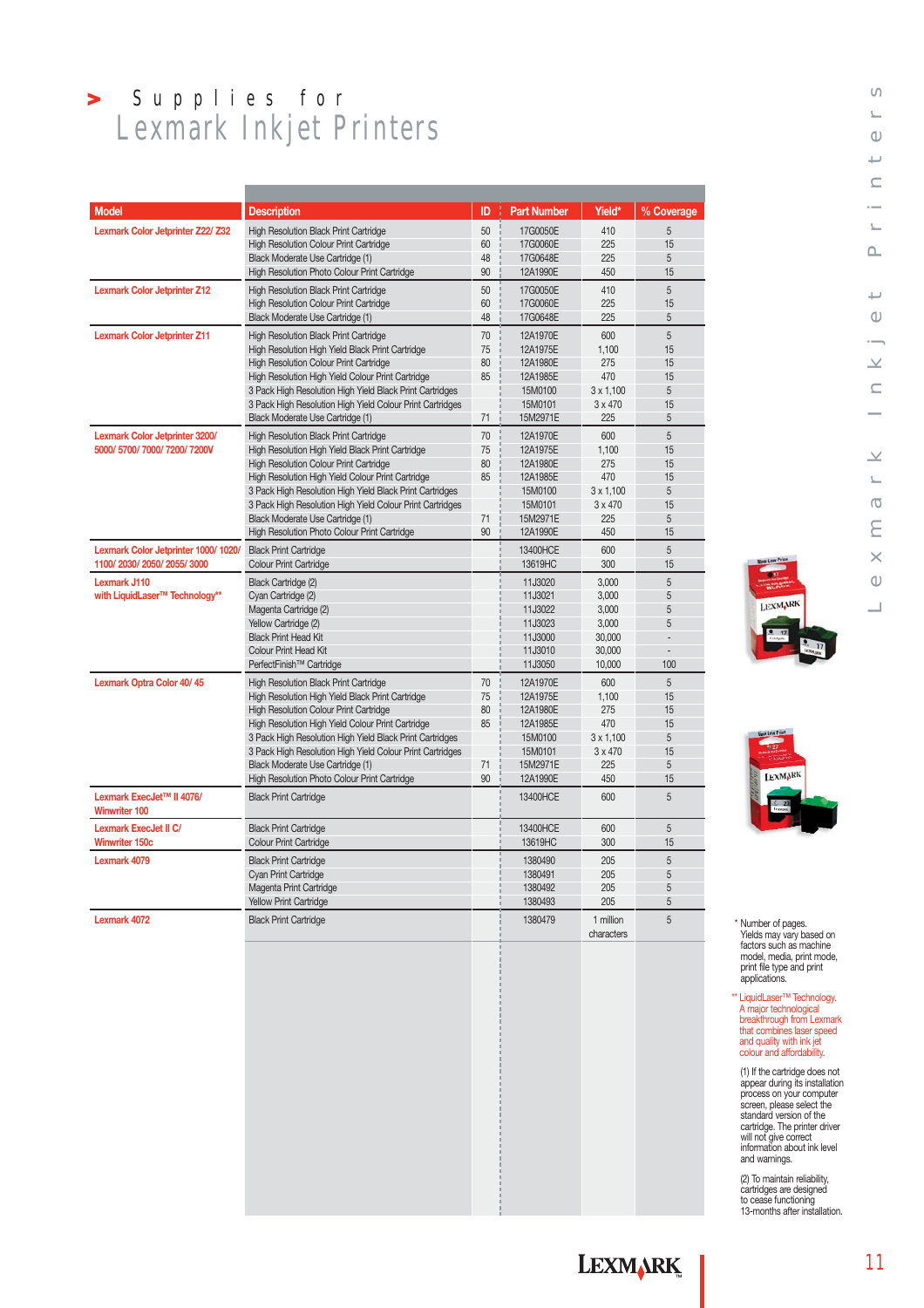

# Papers and Transparencies for Lexmark Inkjet Printers **>**

Lexmark offers a wide selection of papers specially designed for Lexmark printers and All-in-Ones, that come in various formats and pack sizes that users can choose from according to their needs.

| <b>Model</b><br><b>Description</b><br><b>Part Number</b><br>Pack size<br><b>All Lexmark Inkjet Printers</b><br>A4 Everyday Glossy Photo Paper<br>80D1706<br>20 sheets<br>170<br>(Except 4072 and 4079)<br>A4 Everyday Glossy Photo Paper<br>21G0708<br>170<br>50 sheets<br>A4 Premium Glossy Photo Paper<br>240<br>80D1707<br>15 sheets<br>A4 Premium Glossy Photo Paper<br>21G0709<br>50 sheets<br>240<br>Premium Glossy Photo Paper 10x15 cm<br>21G0710<br>20 sheets<br>240<br>Premium Glossy Photo Paper 10x15 cm<br>21G0711<br>60 sheets<br>240<br>Box of A4 Transparencies<br>12A5412<br>50 sheets<br>151<br>12A5412<br>Lexmark 4072/4079<br>Box of A4 Transparencies<br>50 sheets<br>151 |  | <b>Lexmark Inkjet Printers</b> |                     |
|------------------------------------------------------------------------------------------------------------------------------------------------------------------------------------------------------------------------------------------------------------------------------------------------------------------------------------------------------------------------------------------------------------------------------------------------------------------------------------------------------------------------------------------------------------------------------------------------------------------------------------------------------------------------------------------------|--|--------------------------------|---------------------|
|                                                                                                                                                                                                                                                                                                                                                                                                                                                                                                                                                                                                                                                                                                |  |                                | <b>Weight (gsm)</b> |
|                                                                                                                                                                                                                                                                                                                                                                                                                                                                                                                                                                                                                                                                                                |  |                                |                     |
|                                                                                                                                                                                                                                                                                                                                                                                                                                                                                                                                                                                                                                                                                                |  |                                |                     |
|                                                                                                                                                                                                                                                                                                                                                                                                                                                                                                                                                                                                                                                                                                |  |                                |                     |
|                                                                                                                                                                                                                                                                                                                                                                                                                                                                                                                                                                                                                                                                                                |  |                                |                     |
|                                                                                                                                                                                                                                                                                                                                                                                                                                                                                                                                                                                                                                                                                                |  |                                |                     |
|                                                                                                                                                                                                                                                                                                                                                                                                                                                                                                                                                                                                                                                                                                |  |                                |                     |
|                                                                                                                                                                                                                                                                                                                                                                                                                                                                                                                                                                                                                                                                                                |  |                                |                     |
|                                                                                                                                                                                                                                                                                                                                                                                                                                                                                                                                                                                                                                                                                                |  |                                |                     |
|                                                                                                                                                                                                                                                                                                                                                                                                                                                                                                                                                                                                                                                                                                |  |                                |                     |
|                                                                                                                                                                                                                                                                                                                                                                                                                                                                                                                                                                                                                                                                                                |  |                                |                     |
|                                                                                                                                                                                                                                                                                                                                                                                                                                                                                                                                                                                                                                                                                                |  |                                |                     |
|                                                                                                                                                                                                                                                                                                                                                                                                                                                                                                                                                                                                                                                                                                |  |                                |                     |
|                                                                                                                                                                                                                                                                                                                                                                                                                                                                                                                                                                                                                                                                                                |  |                                |                     |
|                                                                                                                                                                                                                                                                                                                                                                                                                                                                                                                                                                                                                                                                                                |  |                                |                     |
|                                                                                                                                                                                                                                                                                                                                                                                                                                                                                                                                                                                                                                                                                                |  |                                |                     |
|                                                                                                                                                                                                                                                                                                                                                                                                                                                                                                                                                                                                                                                                                                |  |                                |                     |
|                                                                                                                                                                                                                                                                                                                                                                                                                                                                                                                                                                                                                                                                                                |  |                                |                     |
|                                                                                                                                                                                                                                                                                                                                                                                                                                                                                                                                                                                                                                                                                                |  |                                |                     |
|                                                                                                                                                                                                                                                                                                                                                                                                                                                                                                                                                                                                                                                                                                |  |                                |                     |
|                                                                                                                                                                                                                                                                                                                                                                                                                                                                                                                                                                                                                                                                                                |  |                                |                     |
|                                                                                                                                                                                                                                                                                                                                                                                                                                                                                                                                                                                                                                                                                                |  |                                |                     |
|                                                                                                                                                                                                                                                                                                                                                                                                                                                                                                                                                                                                                                                                                                |  |                                |                     |
|                                                                                                                                                                                                                                                                                                                                                                                                                                                                                                                                                                                                                                                                                                |  |                                |                     |
|                                                                                                                                                                                                                                                                                                                                                                                                                                                                                                                                                                                                                                                                                                |  |                                |                     |
|                                                                                                                                                                                                                                                                                                                                                                                                                                                                                                                                                                                                                                                                                                |  |                                |                     |
|                                                                                                                                                                                                                                                                                                                                                                                                                                                                                                                                                                                                                                                                                                |  |                                |                     |
|                                                                                                                                                                                                                                                                                                                                                                                                                                                                                                                                                                                                                                                                                                |  |                                |                     |
|                                                                                                                                                                                                                                                                                                                                                                                                                                                                                                                                                                                                                                                                                                |  |                                |                     |
|                                                                                                                                                                                                                                                                                                                                                                                                                                                                                                                                                                                                                                                                                                |  |                                |                     |
|                                                                                                                                                                                                                                                                                                                                                                                                                                                                                                                                                                                                                                                                                                |  |                                |                     |
|                                                                                                                                                                                                                                                                                                                                                                                                                                                                                                                                                                                                                                                                                                |  |                                |                     |
|                                                                                                                                                                                                                                                                                                                                                                                                                                                                                                                                                                                                                                                                                                |  |                                |                     |
|                                                                                                                                                                                                                                                                                                                                                                                                                                                                                                                                                                                                                                                                                                |  |                                |                     |
|                                                                                                                                                                                                                                                                                                                                                                                                                                                                                                                                                                                                                                                                                                |  |                                |                     |

**LEXMARK** 

**WEBSTON**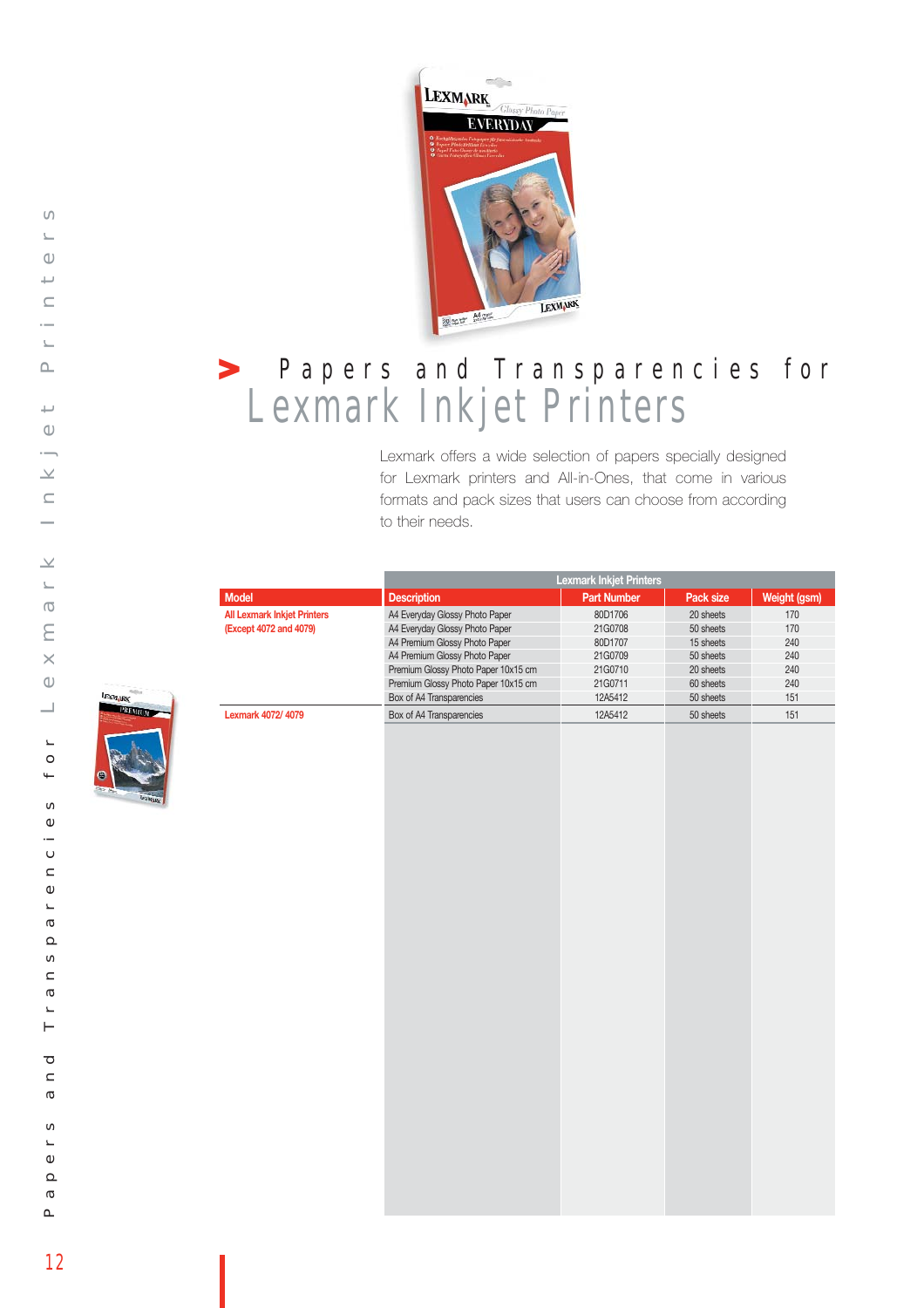# Papers and Transparencies for Lexmark Page Printers **>**

|                                                                                                                                                                          | <b>Lexmark Page Printers</b>        |                    |            |              |  |  |
|--------------------------------------------------------------------------------------------------------------------------------------------------------------------------|-------------------------------------|--------------------|------------|--------------|--|--|
| <b>Model</b>                                                                                                                                                             | <b>Description</b>                  | <b>Part Number</b> | Pack size  | Weight (gsm) |  |  |
| Optra Color 1200                                                                                                                                                         | Box of A4 Glossy Paper              | 12A5951            | 200 sheets | 120          |  |  |
|                                                                                                                                                                          | Box of A4 Transparencies            | 12A0541            | 50 sheets  | 108          |  |  |
|                                                                                                                                                                          | Box of A4 Transparencies            | 12A8241 New        | 50 sheets  | 176          |  |  |
| Optra C                                                                                                                                                                  | Box of A4 Glossy Paper              | 12A5951            | 200 sheets | 120          |  |  |
|                                                                                                                                                                          | Box of A4 Transparencies            | 1402741            | 50 sheets  | 140          |  |  |
| Lexmark C510, Optra C710,                                                                                                                                                | Box of A4 Glossy Paper              | 12A5951            | 200 sheets | 120          |  |  |
| Lexmark C750/X750e,                                                                                                                                                      | Box of A4 Transparencies            | 12A8241 New        | 50 sheets  | 176          |  |  |
| Lexmark C752L/X752e.<br><b>Lexmark C760 New</b>                                                                                                                          |                                     |                    |            |              |  |  |
| <b>Lexmark C910</b>                                                                                                                                                      |                                     |                    |            |              |  |  |
| <b>Lexmark C752</b>                                                                                                                                                      | Box of A4 Glossy Paper              | 12A5951            | 200 sheets | 120          |  |  |
|                                                                                                                                                                          | Box of A4 Transparencies            | 12A8241 New        | 50 sheets  | 176          |  |  |
|                                                                                                                                                                          | Box of A4 Outdoor Media             | 12A8601 New        | 100 sheets | 277          |  |  |
| Lexmark C762/X762e                                                                                                                                                       | Box of A4 Glossy Paper              | 12A5951            | 200 sheets | 120          |  |  |
|                                                                                                                                                                          | Box of A4 Transparencies            | 12A8241 New        | 50 sheets  | 176          |  |  |
|                                                                                                                                                                          | Laser Banner Paper (21 x 91,4 cm)   | 12A8940 New        | 50 sheets  | 90           |  |  |
|                                                                                                                                                                          | Box of A4 Outdoor Media             | 12A8601 New        | 100 sheets | 277          |  |  |
| Lexmark C912/X912e                                                                                                                                                       | Laser Banner Paper (29.7 x 91.4 cm) | 12A7940            | 50 sheets  | 90           |  |  |
|                                                                                                                                                                          | Box of A4 Glossy Paper              | 12A5951            | 200 sheets | 120          |  |  |
|                                                                                                                                                                          | Box of A4 Transparencies            | 12A8241 New        | 50 sheets  | 176          |  |  |
| Lexmark C720/X720                                                                                                                                                        | Box of A4 Glossy Paper              | 12A5951            | 200 sheets | 120          |  |  |
|                                                                                                                                                                          | Box of A4 Transparencies            | 12A8241 New        | 50 sheets  | 176          |  |  |
| Optra SC 1275                                                                                                                                                            | Box of A4 Glossy Paper              | 12A5951            | 200 sheets | 120          |  |  |
|                                                                                                                                                                          | Box of A4 Transparencies            | 1053741            | 50 sheets  | 158          |  |  |
| Optra T series, Optra S, Optra Se 3455,<br>Optra R series, Optra N, Optra L series,<br>Lexmark T52X series,<br>Lexmark X520/X522s,<br>Lexmark T62X series, Lexmark X620e | Box of A4 Transparencies            | 1053741            | 50 sheets  | 158          |  |  |
| Optra E series, Optra E310/ E312/ E312L,<br>Lexmark E210.<br>Lexmark E232,<br>Lexmark E320/E322,<br>Lexmark E321/ E323,<br>Lexmark E330/E332n                            | Box of A4 Transparencies            | 12A5010            | 50 sheets  | 146          |  |  |
| <b>Optra M410/M412</b>                                                                                                                                                   | Box of A4 Transparencies            | 12A5010            | 50 sheets  | 146          |  |  |
| Optra K1220                                                                                                                                                              | Box of A4 Transparencies            | 12A5010            | 50 sheets  | 146          |  |  |
| Lexmark T420d, Lexmark T430 New<br>Lexmark T63X series, Lexmark X630,<br>Lexmark X632/X632e                                                                              | Box of A4 Transparencies            | 12A5010            | 50 sheets  | 146          |  |  |
| Optra W810, Lexmark W812,<br>Lexmark W820/X820e,<br>Lexmark X830e/X832e New                                                                                              | Box of A4 Transparencies            | 12A5010            | 50 sheets  | 146          |  |  |
| Lexmark X215, Lexmark X422                                                                                                                                               | Box of A4 Transparencies            | 12A5010            | 50 sheets  | 146          |  |  |
| 4019, 4027 series, 4028, 4029,<br>4037 series, 4047 series, 4039/ 4039+                                                                                                  | Box of A4 Transparencies            | 12A5010            | 50 sheets  | 146          |  |  |
| 4039 10+, 4049                                                                                                                                                           | Box of A4 Transparencies            | 1053741            | 50 sheets  | 158          |  |  |
| ValueWriter 300/600                                                                                                                                                      | Box of A4 Transparencies            | 12A5010            | 50 sheets  | 146          |  |  |
| WinWriter 200/400/600                                                                                                                                                    | Box of A4 Transparencies            | 12A5010            | 50 sheets  | 146          |  |  |
|                                                                                                                                                                          |                                     |                    |            |              |  |  |



Papers and Transparencies for Lexmark Page Printers  $\equiv$  $\longleftarrow$  $\sim$  $\bigcirc$  $\infty$  $\overline{\mathbb{C}}$  $\rightarrow$  $\geq$  $\longleftarrow$  $\overline{\circ}$  $\Xi$  $\bowtie$  $\bigcirc$  $\overline{\phantom{0}}$  $\overline{a}$  $\circ$  $\overline{\phantom{0}}$  $\circ$  $c i e$  $\Box$  $\bullet$  $\mathbf{r}$  $\tilde{a}$  $\overline{a}$ a n s  $\overline{\phantom{a}}$  $\mapsto$  $\overline{\phantom{a}}$  $\mathbf{a}$  $\approx$  $\circ$  $\overline{a}$  $\bullet$  $\sim$  $\boldsymbol{\varpi}$  $\sim$ 

 $\infty$  $\leftarrow$  $\mathbb O$ ◡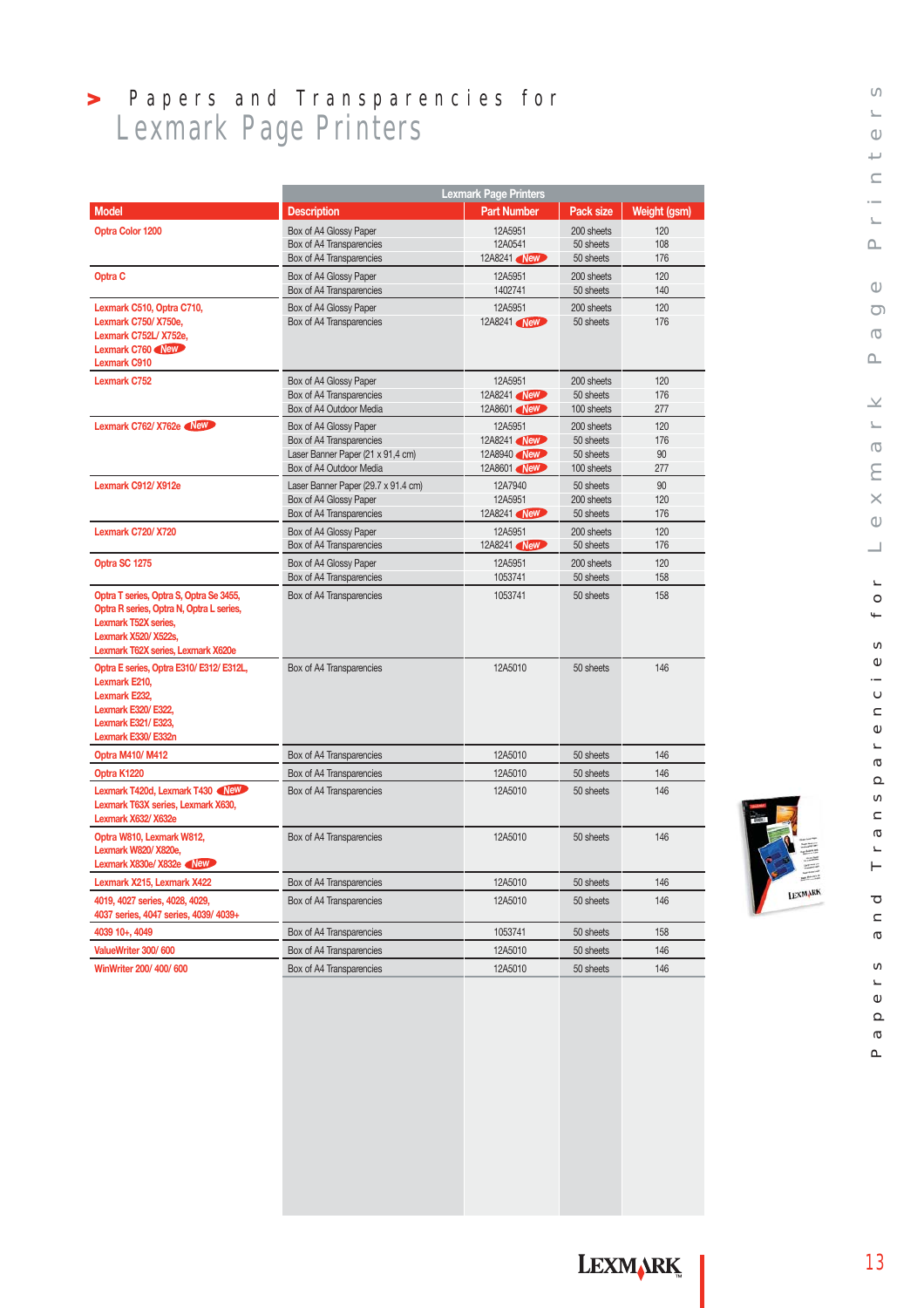

# Supplies for Lexmark and IBM Matrix Printers **>**

The Lexmark and IBM ribbons are designed for optimal performance.

|                                                            | <b>Lexmark Matrix Printers</b>    |                    |                |  |  |
|------------------------------------------------------------|-----------------------------------|--------------------|----------------|--|--|
| <b>Model</b>                                               | <b>Description</b>                | <b>Part Number</b> | Yield*         |  |  |
| Lexmark 2480/81 2490/91<br>Lexmark 2380/81 2390/91 & 2380+ | Black re-inking Ribbon            | 11A3540            | $\overline{4}$ |  |  |
| Lexmark 2480/81 2490/91                                    | High Yield Black re-inking Ribbon | 11A3550            | 8              |  |  |
| Lexmark 4226                                               | General Purpose Ribbon            | 1040864            | 15             |  |  |
| <b>Lexmark 4227/ 4227 Plus</b>                             | General Purpose Ribbon            | 13L0034            | 15             |  |  |
|                                                            |                                   |                    |                |  |  |

|                                                 | <b>IBM Matrix Printers</b>                                                      |                    |                   |  |  |
|-------------------------------------------------|---------------------------------------------------------------------------------|--------------------|-------------------|--|--|
| <b>Model</b>                                    | <b>Description</b>                                                              | <b>Part Number</b> | Yield*            |  |  |
| <b>IBM 4201</b>                                 | Proprinter <sup>™</sup> Ribbon                                                  | 6328829            | 3                 |  |  |
| <b>IBM 4224</b>                                 | General Purpose Ribbon                                                          | 6115549            | 8                 |  |  |
| IBM 4224/ 4230/ 4232                            | High Yield Ribbon<br>Auto-Inking Ribbon                                         | 1040440<br>1040580 | 6<br>15           |  |  |
| IBM 4234 - 001 - 002                            | General Purpose Ribbon                                                          | 6295158            | 20                |  |  |
| IBM 4234 - 007 - 008<br>$009 - 011 - 012 - 013$ | General Purpose Ribbon                                                          | 1040282            | 40                |  |  |
| <b>IBM 5204</b>                                 | <b>Fabric Ribbon</b>                                                            | 1319308            | 1.5               |  |  |
| <b>IBM 5224</b>                                 | General Purpose Ribbon                                                          | 6845100            | 15                |  |  |
| <b>IBM 5225</b>                                 | General Purpose Ribbon                                                          | 4412372            | 35                |  |  |
| <b>IBM 6252</b>                                 | General Purpose Ribbon                                                          | 1040780            | 30                |  |  |
| <b>IBM 6262</b>                                 | General Purpose Ribbon                                                          | 1040400            | 1.5 million lines |  |  |
| IBM 6400/6408                                   | General Purpose Ribbon (54 metres)<br>High Contrast Bar-Code Ribbon (54 metres) | 1040990<br>1040993 | 20<br>20          |  |  |
| IBM 6400/6412                                   | General Purpose Ribbon (91 metres)<br>High Contrast Bar-Code Ribbon (91 metres) | 1040995<br>1040998 | 30<br>30          |  |  |

\* Million characters.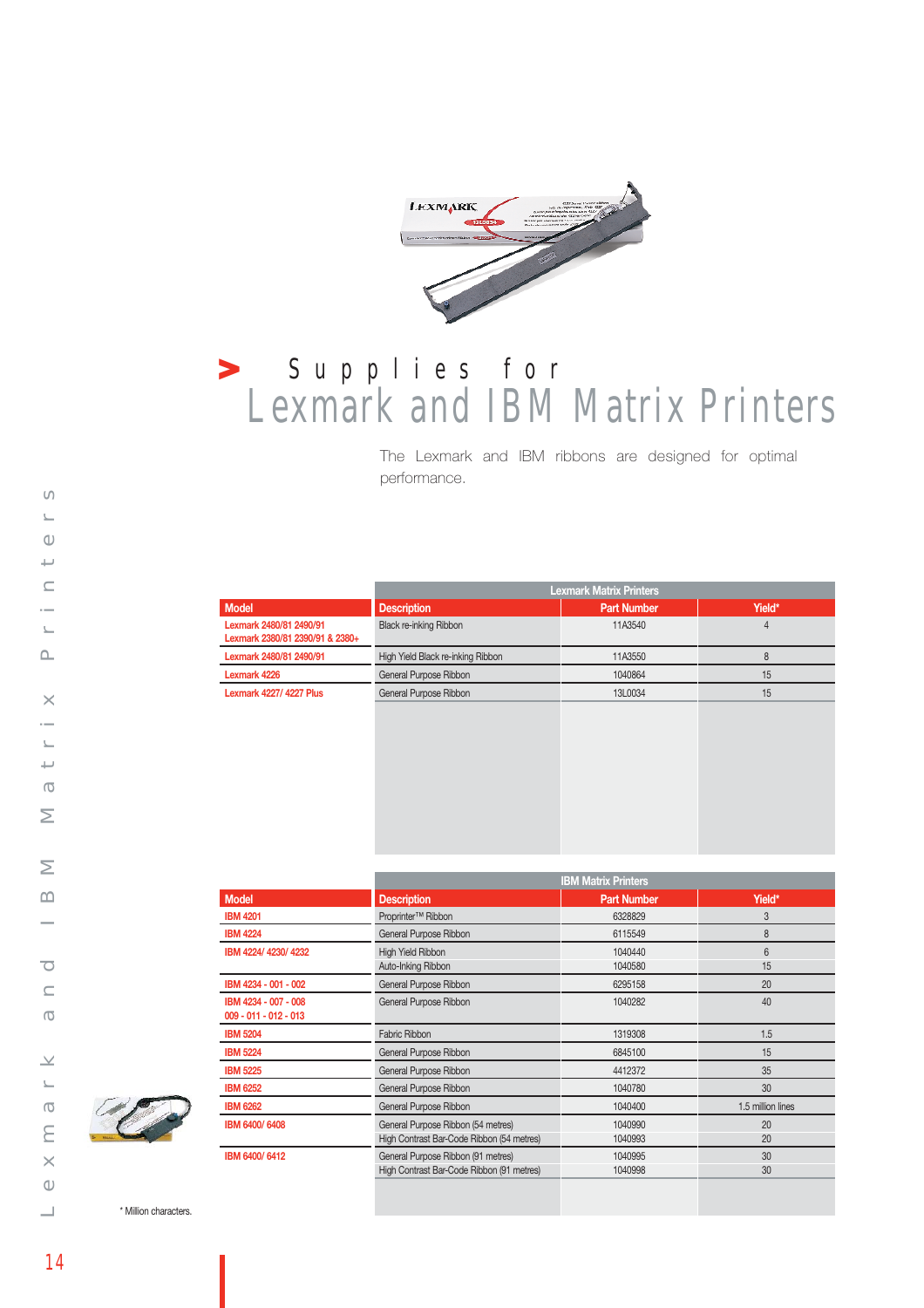

# Lexmark Linea ™ Cartridges for **>** HP/ Canon Printers

The right choice for your HP, Canon\* printers ! No compromise between cost and quality : with Lexmark Linea cartridges you get both !

| <b>Model</b>                                                                | <b>Description</b>                                                          | <b>Part Number</b> | Yield**          | Benefit***         |
|-----------------------------------------------------------------------------|-----------------------------------------------------------------------------|--------------------|------------------|--------------------|
| HP LaserJet 2100/2200 Series,<br>Canon LBP 1000-EP32                        | Linea Laser Cartridge Long Life                                             | 140196A            | 5,000            |                    |
| HP LaserJet 4000/4050 Series.<br>Canon EP-52                                | Linea Laser Cartridges Long Life<br>(Twin-Pack of 140127X)                  | 140127T            | 2 x 10.000       | $+65%$ Pages $x2$  |
|                                                                             | Linea Laser Cartridge Long Life                                             | 140127X            | 10,000           | +65% Pages         |
|                                                                             | Linea Laser Cartridge Standard                                              | 140127A            | 6,000            |                    |
| HP LaserJet 4/5 Series.<br><b>Canon EPE</b>                                 | Linea Laser Cartridges Long Life<br>for EX engine<br>(Twin-Pack of 140198X) | 140198T            | $2 \times 8.800$ | $+30\%$ Pages $x2$ |
|                                                                             | Linea Laser Cartridge Long Life<br>for EX engine                            | 140198X            | 8.800            | +30% Pages         |
|                                                                             | Linea Laser Cartridge Standard<br>for EX engine                             | 140198A            | 6.800            |                    |
|                                                                             | Linea Laser Cartridge Standard<br>for EX engine<br>(5-Pack of 140198A)      | 140198P/S          | $5 \times 6.800$ |                    |
| HP LaserJet 5Si/ 8000 Series,<br><b>Canon EPW</b><br><b>Lexmark Optra N</b> | Linea Laser Cartridges Long Life<br>for WX engine<br>(Twin-Pack)            | 140109T            | 2 x 17,250       | $+15%$ Pages $x2$  |
|                                                                             | Linea Laser Cartridge Standard<br>for WX engine                             | 140109A            | 15,000           |                    |
| HP LaserJet II/ III Series,<br><b>Canon EPS</b>                             | Linea Laser Cartridge Standard<br>for SX engine                             | 140195A            | 4.000            |                    |
| HP LaserJet 4V/4MV.<br><b>Canon EPB</b>                                     | Linea Laser Cartridge Standard<br>for BX engine                             | 140100A            | 8.100            |                    |
| <b>HP LaserJet IIISi/ 4Si Series.</b><br><b>Canon EPN</b>                   | Linea Laser Cartridge Standard<br>for NX engine                             | 140191A            | 10.250           |                    |
|                                                                             |                                                                             |                    |                  |                    |

\*\* At approximately 5% coverage.

\*\*\* Versus Lexmark Standard Cartridge.

P/N 140127A, 140127T, 140127X and 140196A contain new and recovered parts. \* No affiliation with Hewlett-Packard and Canon. All references to HP and Canon trademarks are for identification purposes only.

LEXMARK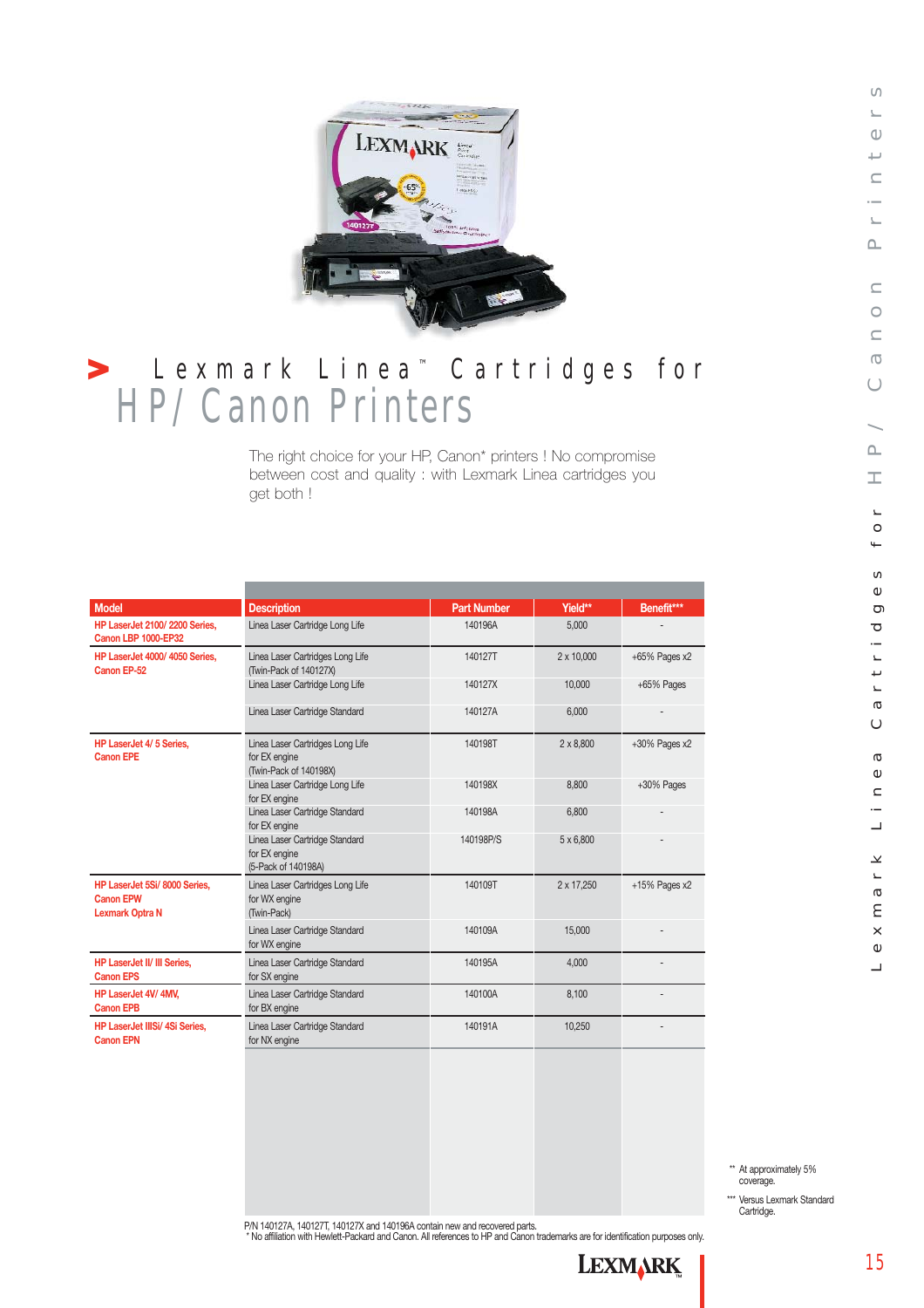# Compatibility Table **>** Lexmark Linea Cartridges for HP/ Canon Printers

|                                                  |           |              |               | Part Number |           |           |           |
|--------------------------------------------------|-----------|--------------|---------------|-------------|-----------|-----------|-----------|
| <b>Model</b>                                     | 140196A   | 140127T/27X/ | 140198A/ 98T/ | 140109T/    | 140100A   | 140191A   | 140195A   |
|                                                  |           | 27A          | 98X/98P/98S   | 140109A     |           |           |           |
| Acom                                             |           |              |               |             |           |           |           |
| LX 3808                                          |           |              |               |             |           |           | $\bullet$ |
| Apple                                            |           |              |               |             |           |           |           |
| LaserWriter II F/ II G/ IINT/ IISC               |           |              |               |             |           |           | $\bullet$ |
| LaserWriter I NTX/ II NTX/ IISX                  |           |              |               |             |           |           | $\bullet$ |
| LaserWriter Pro 600/630                          |           |              | $\bullet$     |             |           |           |           |
| LaserWriter 16/600 PS                            |           |              | $\bullet$     |             |           |           |           |
| <b>Birmygraphics Powerimage</b><br>11/17,11/17XL |           |              |               |             | $\bullet$ |           |           |
| <b>Brother</b><br>HL 8/8E/8J/8II/8D/8PS          |           |              |               |             |           |           | $\bullet$ |
| HL 8J/8PSAP/8V                                   |           |              |               |             |           |           | $\bullet$ |
| HL10/10DV/10PS/10V/10H                           |           |              |               |             |           |           | $\bullet$ |
| HL 8PSJ                                          |           |              |               |             | $\bullet$ |           |           |
| HL1260/ 1660/ DX/ E/ NE/ NTR/ PS                 |           |              | $\bullet$     |             |           |           |           |
| Calcomp                                          |           |              |               |             |           |           |           |
| CCL1200 ES/600 - ES - XF                         |           |              |               |             | $\bullet$ |           |           |
| Canon                                            |           |              |               |             |           |           |           |
| <b>LBP 2460</b>                                  |           |              |               | $\bullet$   |           |           |           |
| <b>LBP B 406G</b>                                |           |              |               |             | $\bullet$ |           |           |
| LBP 200V/8 II/8 II F/8 II R                      |           |              |               |             |           |           | $\bullet$ |
| LBP 8    SX/ 8    T/ 8    / 8   R                |           |              |               |             |           |           | $\bullet$ |
| LBP 8 III Plus/ 8 III T/ RX/ SX/ TX              |           |              |               |             |           |           | $\bullet$ |
| LBP 8 IV/ 8 Mark IV/ EX/ P270                    |           |              | $\bullet$     |             |           |           |           |
| LBP 860/1260                                     |           |              | $\bullet$     |             |           |           |           |
| LBP NX/ NX600                                    |           |              |               |             |           | $\bullet$ |           |
| <b>LBP BXII</b>                                  |           |              |               |             | $\bullet$ |           |           |
| LBP 1000/EP-32                                   | $\bullet$ |              |               |             |           |           |           |
| LBP 1760/ 1760E/ 1760NE/ 1760TNE/                |           | $\bullet$    |               |             |           |           |           |
| EP-52                                            |           |              |               |             |           |           |           |
| CPT                                              |           |              |               |             |           |           |           |
| LP <sub>8</sub>                                  |           |              |               |             |           |           | $\bullet$ |
| Data General                                     |           |              |               |             |           |           |           |
| 6454                                             |           |              |               |             |           |           | $\bullet$ |
| <b>EFS</b>                                       |           |              |               |             |           |           |           |
| Formwriter 2E/2EXD/MX                            |           |              |               |             |           |           | $\bullet$ |
| <b>GBT</b>                                       |           |              |               |             |           |           |           |
| 6636LX                                           |           |              |               |             |           |           | $\bullet$ |
| DEC                                              |           |              |               |             |           |           |           |
| Printserver 17/600                               |           |              |               |             |           | $\bullet$ |           |
| <b>DECLaser 2100/2150</b>                        |           |              |               |             |           |           | $\bullet$ |
| <b>DECLaser 2200/2250</b>                        |           |              |               |             |           |           | $\bullet$ |
| <b>LN 05/LN 06</b>                               |           |              |               |             |           |           | $\bullet$ |
| <b>DECLaser 5100</b>                             |           |              | $\bullet$     |             |           |           |           |
| <b>GENICOM</b>                                   |           |              |               |             |           |           |           |
| 6100 Series/ 6145                                |           |              |               |             |           |           | $\bullet$ |
| 9170                                             |           |              |               |             |           | $\bullet$ |           |
| 9080                                             |           |              |               |             | $\bullet$ |           |           |
| Hewlett-Packard                                  |           |              |               |             |           |           |           |
| LaserJet Series II/ IID/ III/ IIID               |           |              |               |             |           |           | $\bullet$ |
| LaserJet 4/ 4M/ 4+/ 4M+                          |           |              | $\bullet$     |             |           |           |           |
| LaserJet 5/5M/5N                                 |           |              | $\bullet$     |             |           |           |           |
| LaserJet 4V/4MV                                  |           |              |               |             | $\bullet$ |           |           |
| LaserJet IIISi/ 4Si/ 4Si MX                      |           |              |               |             |           | $\bullet$ |           |
| LaserJet N2100/ 2100SE/ 2100XI/                  |           |              |               |             |           |           |           |
| 2100M/2100TN                                     | $\bullet$ |              |               |             |           |           |           |
| LaserJet 2200/ 2200D/ 2200DT/                    |           |              |               |             |           |           |           |
| 2200DN/2200DTN                                   |           |              |               |             |           |           |           |
| LaserJet 4000/ 4000N/                            |           |              |               |             |           |           |           |
| 4000T/4000TN                                     |           | $\bullet$    |               |             |           |           |           |
| LaserJet 4050/4050N/                             |           | $\bullet$    |               |             |           |           |           |
| 4050T/4050TN                                     |           |              |               |             |           |           |           |
| LaserJet 5Si/ 5Si MX/                            |           |              |               | $\bullet$   |           |           |           |
| 5Si NX/5Si Mopier                                |           |              |               |             |           |           |           |
| LaserJet 8000/8000N/8000DN                       |           |              |               | $\bullet$   |           |           |           |

 $\mathbf{\overline{d}}$ 



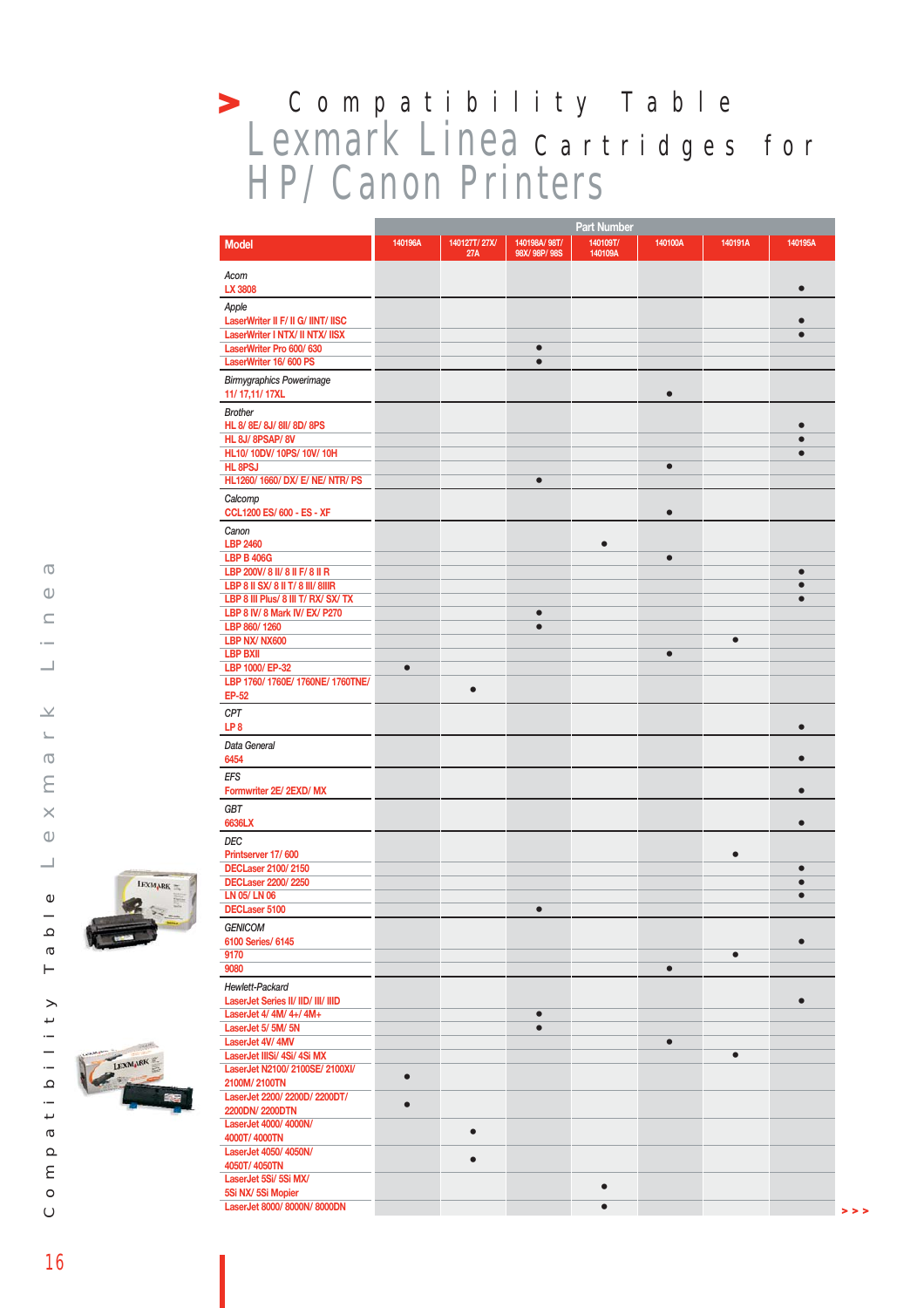# Compatibility Table Lexmark Linea Cartridges for HP/ Canon Printers **>**

|                                                              | <b>Part Number</b> |                     |                              |                     |                        |           |                        |
|--------------------------------------------------------------|--------------------|---------------------|------------------------------|---------------------|------------------------|-----------|------------------------|
| <b>Model</b>                                                 | 140196A            | 140127T/27X/<br>27A | 140198A/ 98T/<br>98X/98P/98S | 140109T/<br>140109A | 140100A                | 140191A   | 140195A                |
| Imagen                                                       |                    |                     |                              |                     |                        |           |                        |
| <b>Imagestations</b>                                         |                    |                     |                              |                     |                        |           | $\bullet$              |
| 2308/s ImageServer XP                                        |                    |                     |                              |                     |                        |           | $\bullet$              |
| <b>ISI</b><br>7817                                           |                    |                     |                              |                     |                        | $\bullet$ |                        |
| <b>JPS Microsystems</b><br>MAXX/8                            |                    |                     |                              |                     |                        |           | $\bullet$              |
| <b>JRL Systems</b>                                           |                    |                     |                              |                     |                        |           |                        |
| <b>Easycopy L Series</b><br>LP 180-16 model 1,2 & 3          |                    |                     |                              |                     | $\bullet$<br>$\bullet$ |           |                        |
| Lexmark                                                      |                    |                     |                              |                     |                        |           |                        |
| <b>Optra N</b>                                               |                    |                     |                              | $\bullet$           |                        |           |                        |
| <b>Mitek Systems</b><br>125T/130T                            |                    |                     |                              |                     |                        |           | $\bullet$              |
| <b>NSC</b>                                                   |                    |                     |                              |                     |                        |           |                        |
| Design Express 6,12& Oversize<br>Turbo P/S 440B/ 660B/ 1200B |                    |                     |                              |                     | $\bullet$<br>$\bullet$ |           |                        |
| <b>OCE</b>                                                   |                    |                     |                              |                     |                        |           |                        |
| 6450/6451<br>Olivetti                                        |                    |                     |                              |                     | $\bullet$              |           |                        |
| <b>PG 108</b>                                                |                    |                     |                              |                     |                        |           | $\bullet$              |
| <b>Pre-Press Solutions</b><br><b>VT 1200</b>                 |                    |                     |                              |                     | $\bullet$              |           |                        |
| <b>Printer Works</b>                                         |                    |                     |                              |                     | $\bullet$              |           |                        |
| <b>Stepwriter BX</b><br>QMS                                  |                    |                     |                              |                     |                        |           |                        |
| 1725/ SLS/ E Print Systems                                   |                    |                     |                              |                     |                        | $\bullet$ |                        |
| 2308 S/ 3308S/ Kiss Plus<br>Lasergraphix 810/820             |                    |                     |                              |                     |                        |           | $\bullet$<br>$\bullet$ |
| PS 810/810II/810 Turbo                                       |                    |                     |                              |                     |                        |           | $\bullet$              |
| PS 815/820/820 Turbo/825                                     |                    |                     |                              |                     |                        |           | $\bullet$<br>$\bullet$ |
| <b>Turbo Imageserver XP</b><br>860 Plus/ 1660 Plus           |                    |                     |                              |                     | $\bullet$              |           |                        |
| 2425                                                         |                    |                     |                              | $\bullet$           |                        |           |                        |
| <b>Raster Devices Direct</b><br>Trensetter 1000              |                    |                     |                              |                     |                        |           | $\bullet$              |
| <b>Star Micronics America</b><br>Laserprinter-8-II           |                    |                     |                              |                     |                        |           |                        |
| <b>Talaris</b>                                               |                    |                     |                              |                     |                        |           |                        |
| T 811/2/3/4<br><b>1794 Printstation</b>                      |                    |                     |                              |                     |                        | $\bullet$ | ●                      |
| 17946FT Imagestation                                         |                    |                     |                              |                     |                        | $\bullet$ |                        |
| Tandem<br>5573 Laser-LX                                      |                    |                     |                              |                     |                        |           | $\bullet$              |
| Tegra<br>Genesis XP-800                                      |                    |                     |                              |                     |                        |           | $\bullet$              |
| Varityper                                                    |                    |                     |                              |                     |                        |           |                        |
| 5160/ Panter Laser Printer<br>Wang                           |                    |                     |                              |                     | $\bullet$              |           |                        |
| LDP8/LCS8                                                    |                    |                     |                              |                     |                        |           | $\bullet$              |
| Xante<br>Accel-A-Writer 8200                                 |                    |                     |                              |                     | $\bullet$              |           |                        |
| Xii Image Xpert<br>5000 LE                                   |                    |                     |                              |                     | $\bullet$              |           |                        |
|                                                              |                    |                     |                              |                     |                        |           |                        |
|                                                              |                    |                     |                              |                     |                        |           |                        |
|                                                              |                    |                     |                              |                     |                        |           |                        |
|                                                              |                    |                     |                              |                     |                        |           |                        |

 $\cup$ 

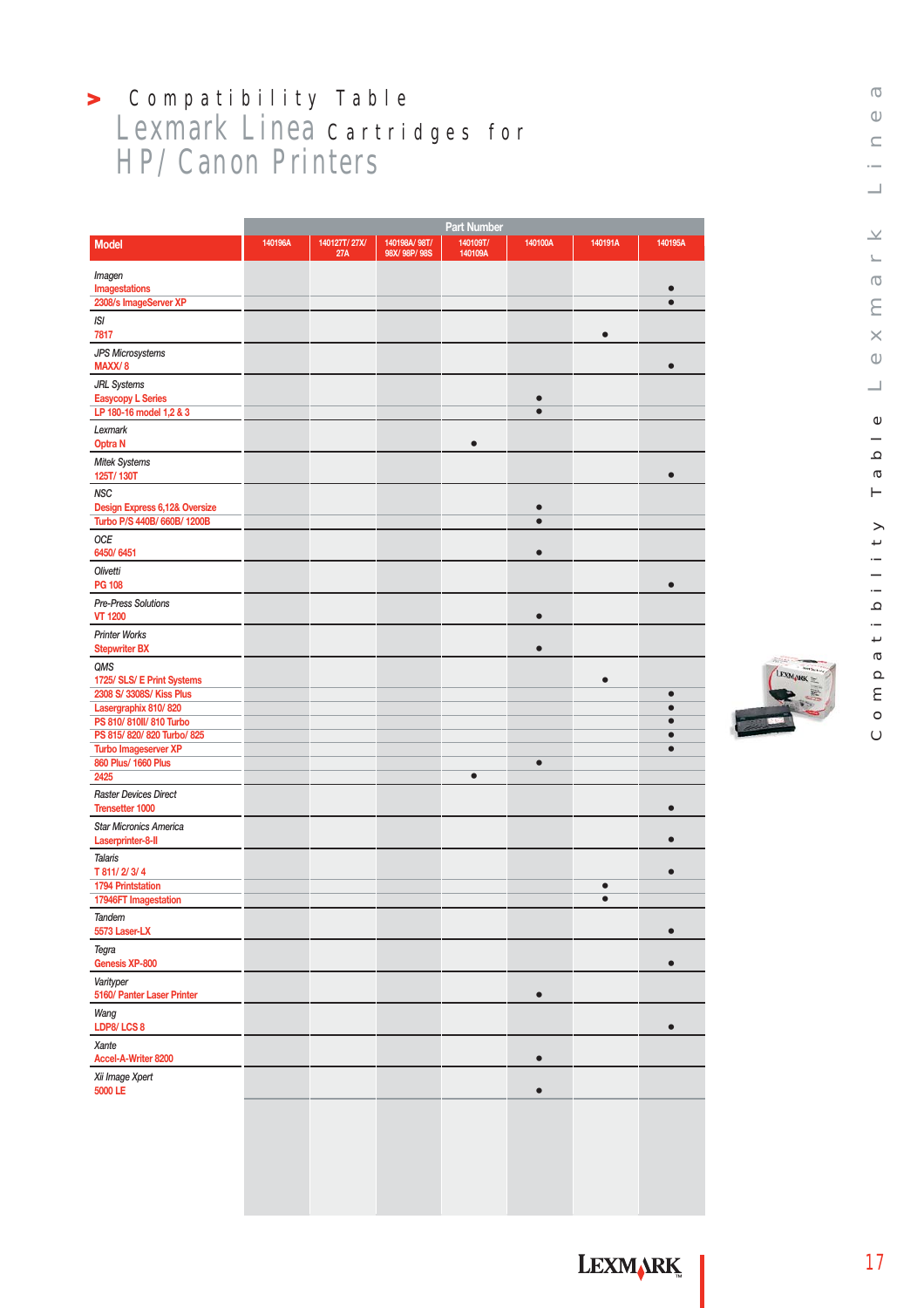

# Supplies for IBM Printers **>**

You expect quality. We offer nothing less. We offer premium quality supplies for your IBM printers.

|                     |                                                 | <b>IBM Matrix Printers</b>                                                      |                    |                      |  |
|---------------------|-------------------------------------------------|---------------------------------------------------------------------------------|--------------------|----------------------|--|
|                     | <b>Model</b>                                    | <b>Description</b>                                                              | <b>Part Number</b> | Yield*               |  |
|                     | <b>IBM 4201</b>                                 | Proprinter <sup>™</sup> Ribbon                                                  | 6328829            | $\sqrt{3}$           |  |
|                     | <b>IBM 4224</b>                                 | General Purpose Ribbon                                                          | 6115549            | $\,8\,$              |  |
|                     | IBM 4224/4230/4232                              | High Yield Ribbon<br>Auto-Inking Ribbon                                         | 1040440<br>1040580 | $6\phantom{1}$<br>15 |  |
|                     | IBM 4234 - 001 - 002                            | General Purpose Ribbon                                                          | 6295158            | 20                   |  |
|                     | IBM 4234 - 007 - 008<br>$009 - 011 - 012 - 013$ | General Purpose Ribbon                                                          | 1040282            | 40                   |  |
|                     | <b>IBM 5204</b>                                 | Fabric Ribbon                                                                   | 1319308            | 1.5                  |  |
|                     | <b>IBM 5224</b>                                 | General Purpose Ribbon                                                          | 6845100            | 15                   |  |
|                     | <b>IBM 5225</b>                                 | General Purpose Ribbon                                                          | 4412372            | 35                   |  |
|                     | <b>IBM 6252</b>                                 | General Purpose Ribbon                                                          | 1040780            | 30                   |  |
|                     | <b>IBM 6262</b>                                 | General Purpose Ribbon                                                          | 1040400            | 1.5 million lines    |  |
|                     | IBM 6400/6408                                   | General Purpose Ribbon (54 metres)<br>High Contrast Bar-Code Ribbon (54 metres) | 1040990<br>1040993 | 20<br>20             |  |
|                     |                                                 | High Contrast Bar-Code Ribbon (91 metres)                                       | 1040998            | 30                   |  |
| Million characters. |                                                 |                                                                                 |                    |                      |  |

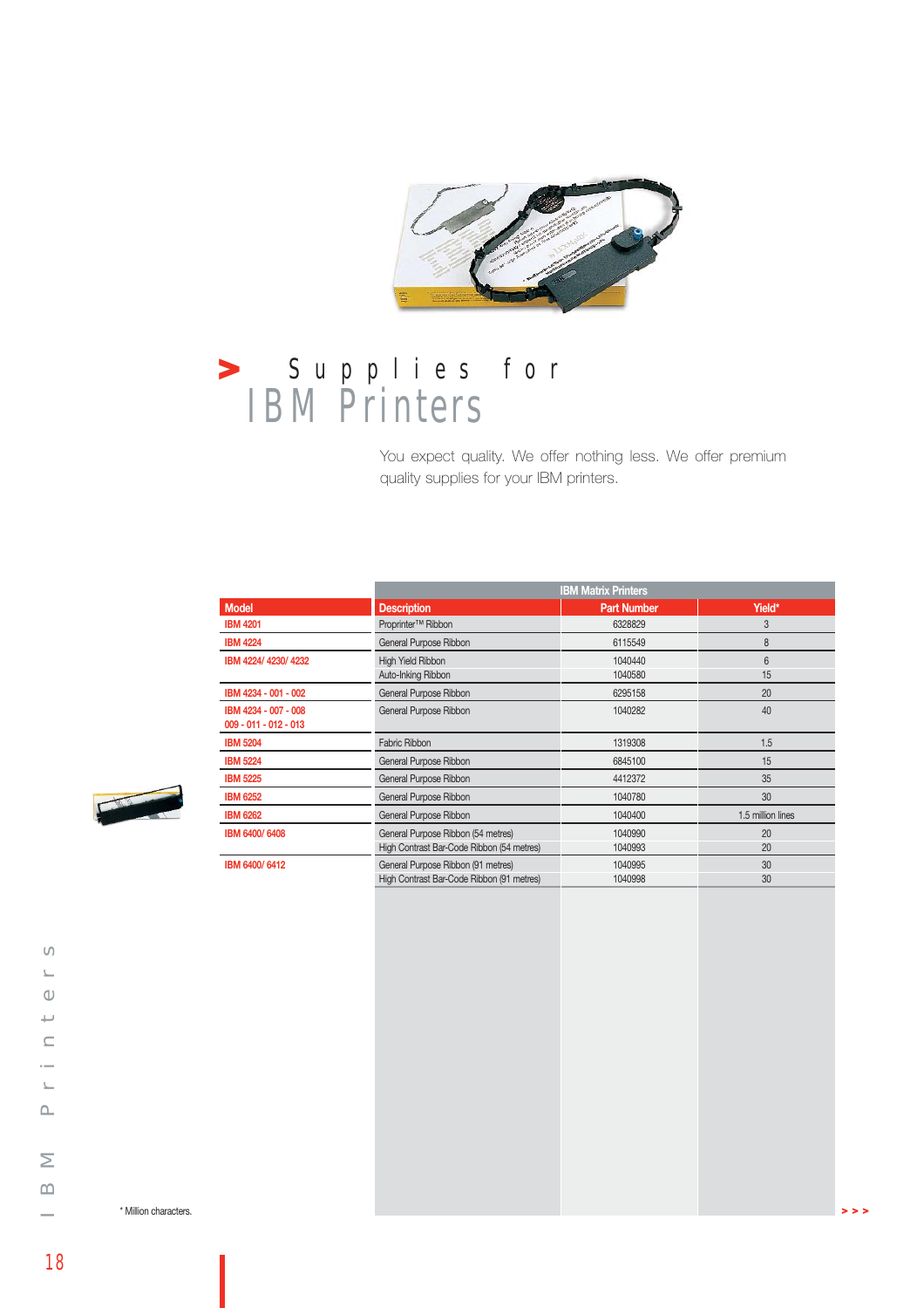# Supplies for IBM Printers **>**

|                 | <b>IBM high-end Printers</b>                |                    |                              |
|-----------------|---------------------------------------------|--------------------|------------------------------|
| <b>Model</b>    | <b>Description</b>                          | <b>Part Number</b> | Yield*                       |
| IBM 3112/3116   | Diamond Fine Print Cartridge (1)            | 1382100            | 7,000                        |
|                 | High Yield Diamond Fine Print Cartridge (1) | 1382150            | 14,000                       |
| IBM 3835-001    | Toner                                       | 6190649            | 65,000                       |
|                 | Developer                                   | 6190653            | 500,000                      |
|                 | Fuser Oil                                   | 6190656            | 500,000                      |
|                 | Fine Filter                                 | 6190660            | 1,500,000                    |
|                 | Oiler Belt                                  | 6190661            | 1,200,000                    |
|                 | <b>Splicing Tape</b>                        | 4165880            | $\overline{\phantom{a}}$     |
| IBM 3835-002    | Toner                                       | 70X7420            | 47,000                       |
|                 | Developer                                   | 70X7421            | 550,000                      |
|                 | Fuser Oil                                   | 6190656            | 800,000                      |
|                 | Fine Filter                                 | 6190660            | 1,500,000                    |
|                 | Oiler Belt                                  | 6190661            | 1,200,000                    |
|                 | <b>Splicing Tape</b>                        | 4165880            | $\overline{\phantom{m}}$     |
| <b>IBM 3900</b> | Toner                                       | 70X7280            | 55,000                       |
|                 | Developer                                   | 70X7281            | 850,000                      |
|                 | Fuser Oil                                   | 6190656            | 700,000                      |
|                 | Oiler Belt                                  | 70X7243            | 1,500,000                    |
|                 | Fine Filter                                 | 70X7244            | 6,500,000                    |
|                 | <b>Splicing Tape</b>                        | 4165880            | $\qquad \qquad \blacksquare$ |
| IBM 3912/3916   | High Yield Print Cartridge (1)              | 1380850            | 12,800                       |
|                 | Print Cartridge (1)                         | 1380850            | 7,000                        |
|                 |                                             |                    |                              |
|                 |                                             |                    |                              |
|                 |                                             |                    |                              |
|                 |                                             |                    |                              |
|                 |                                             |                    |                              |
|                 |                                             |                    |                              |
|                 |                                             |                    |                              |
|                 |                                             |                    |                              |



\* Number per feet (based on 4% coverage).

(1) Number of pages per unit (based on 5% coverage).

|                           | <b>IBM Typewriters Printers</b>   |                    |         |  |  |
|---------------------------|-----------------------------------|--------------------|---------|--|--|
| <b>Model</b>              | <b>Description</b>                | <b>Part Number</b> | Yield*  |  |  |
| <b>IBM WheelWriter</b>    | Easystrike Multistrike Ribbon     | 1337764            | 440,000 |  |  |
| 1500/2500/3000/7000       | Easystrike Lift-Off Tape          | 1337765            | 6.000   |  |  |
|                           | Easystrike Superior Write Ribbon  | 1380999            | 115,000 |  |  |
| <b>IBM Selectric™ III</b> | Selectric Correctable Film Ribbon | 1299508            | 208,000 |  |  |
| IBM 71/72 Selectric       | Selectric Fabric Ribbon           | 1136138            | 600,000 |  |  |
| IBM 82/82C Selectric II   | Correctable Film Ribbon           | 1299095            | 150,000 |  |  |
|                           | Lift-Off Tape (1)                 | 1136433            | 2.000   |  |  |



\* Characters/corrections.

(1) For correcting typewriters only.

 $\frac{1}{2}$